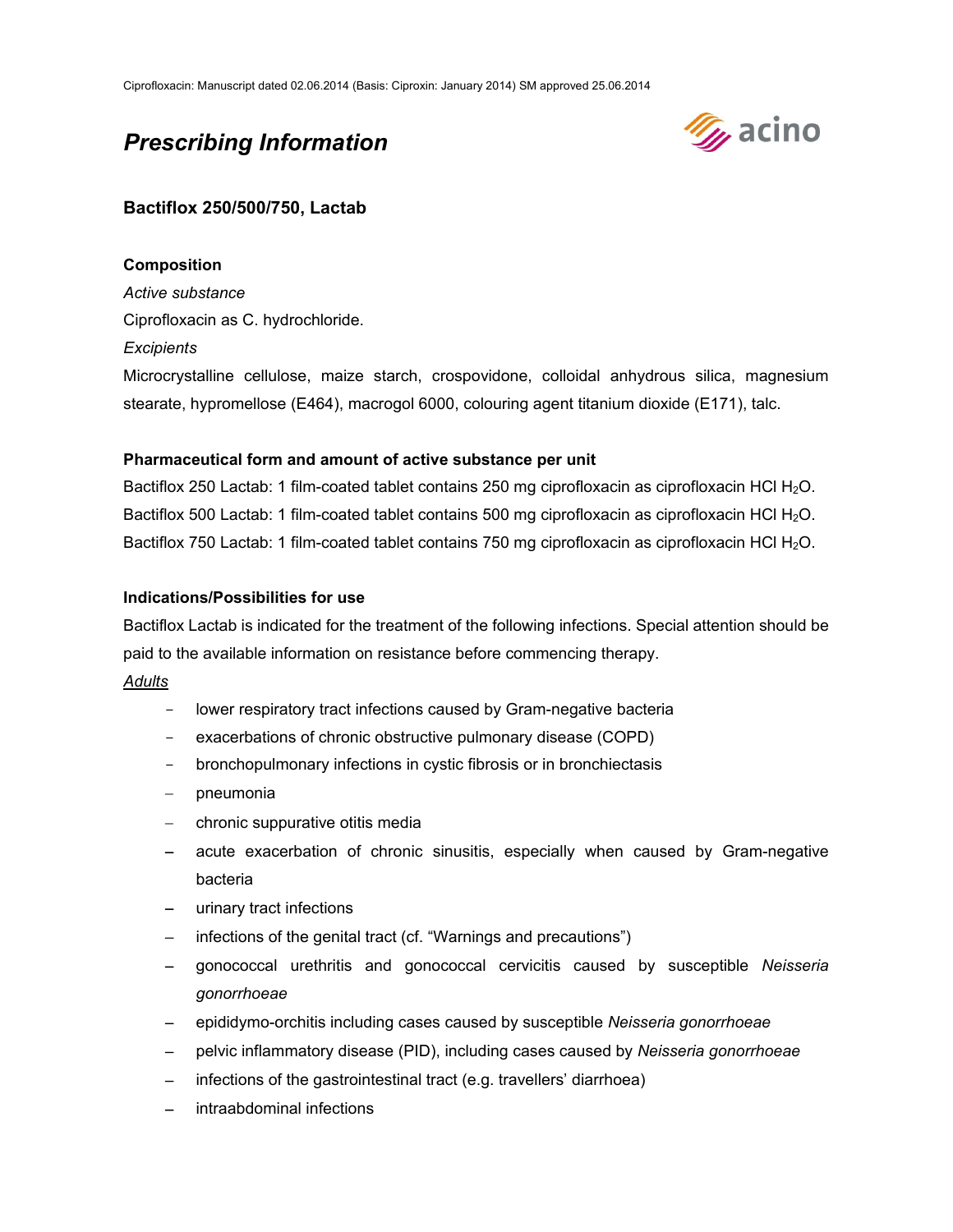- infections of the skin and soft tissue caused by Gram-negative bacteria
- malignant external otitis
- infections of the bones and joints
- prophylaxis of invasive infections caused by *Neisseria meningitidis*
- inhalation of anthrax pathogens (post-exposure prophylaxis and curative treatment)

Bactiflox Lactab can be used for the treatment of neutropenic patients with fever, if there is a suspicion that the fever is caused by a bacterial infection.

### *Paediatric population*

- Bronchopulmonary infections in cystic fibrosis caused by *Pseudomonas aeruginosa*
- In children aged 1 year and older, as a third-choice agent for the treatment of complicated urinary tract infections, as well as for pyelonephritis caused by *E. coli*. The indication for treatment should be established only after consultation with a specialist, i.e. an infectiologist or paediatrician specialised in infectiology.

Bactiflox Lactab can also be used to treat severe infections in children and adolescents, when deemed necessary.

Treatment should be initiated only by physicians who are experienced in the treatment of cystic fibrosis and/or severe infections in children and adolescents (cf. "Warnings and precautions" and "Properties/Effects, Pharmacodynamics"). Clinical studies have been performed in the abovementioned indications. For other indications, clinical experience is limited.

Children under 6 years of age should be treated with a suitable dosage form.

# *Anthrax (adults and children)*

For post-exposure prophylaxis and treatment of anthrax after inhalation of the pathogen *Bacillus anthracis*. The efficacy of ciprofloxacin in anthrax has been demonstrated in animal experiments (see section "Properties/Effects"). In children, adolescents and pregnant women, after determining the resistance pattern of the *Bacillus anthracis* strain involved, the possibility of switching therapy to (amino) penicillins should be reviewed.

Official recommendations on the appropriate use of antibiotics should be followed, especially recommendations on use to prevent the increase of antibiotic resistance.

# **Posology/Administration**

# *Posology and duration of treatment in adults*

The duration of treatment depends on the severity of the illness and on the clinical and bacteriological course.

As a general rule, treatment should be strictly continued for at least 3 days after defervescence or resolution of clinical symptoms.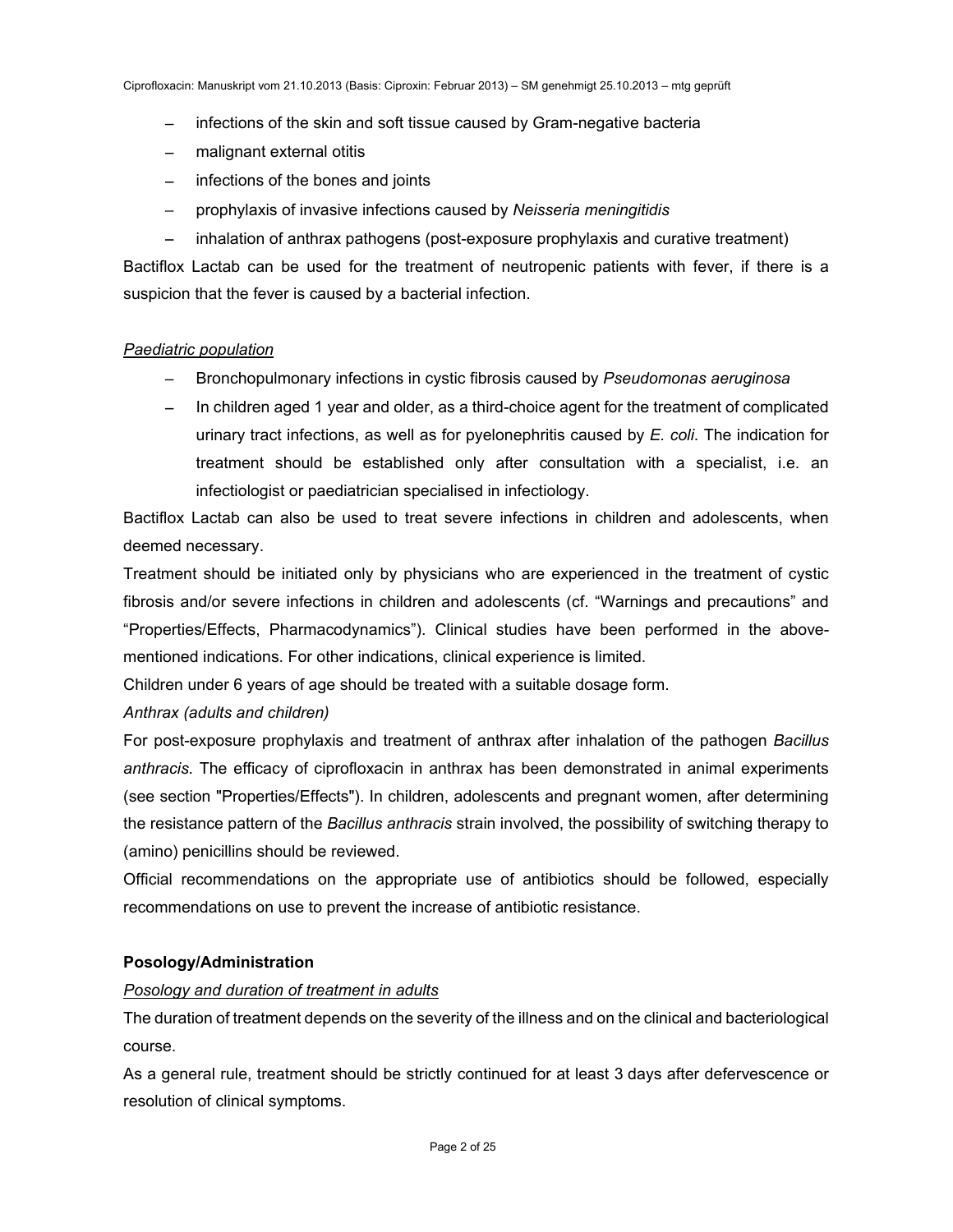|  |  | The usual dosage for oral administration in single/daily doses |  |
|--|--|----------------------------------------------------------------|--|
|  |  |                                                                |  |

| Indication                                                                                                                                                                 | Lactabs                                                                                                           | Total duration of treatment<br>(potentially including initial<br>parenteral treatment with<br>ciprofloxacin)             |  |  |  |
|----------------------------------------------------------------------------------------------------------------------------------------------------------------------------|-------------------------------------------------------------------------------------------------------------------|--------------------------------------------------------------------------------------------------------------------------|--|--|--|
| Infections of the lower respiratory<br>tract                                                                                                                               | $2 \times 500$ mg to<br>2× 750 mg                                                                                 | 7 to 14 days                                                                                                             |  |  |  |
| Infections of the upper respiratory tract                                                                                                                                  |                                                                                                                   |                                                                                                                          |  |  |  |
| Acute exacerbation of chronic<br>sinusitis                                                                                                                                 | $2 \times 500$ mg to<br>2× 750 mg                                                                                 | 7 to 14 days                                                                                                             |  |  |  |
| Chronic suppurative otitis media                                                                                                                                           | $2 \times 500$ mg to<br>2× 750 mg                                                                                 | 7 to 14 days                                                                                                             |  |  |  |
| Malignant external otitis                                                                                                                                                  | 2× 750 mg                                                                                                         | 28 days up to 3 months                                                                                                   |  |  |  |
| Urinary tract infections                                                                                                                                                   |                                                                                                                   |                                                                                                                          |  |  |  |
| Uncomplicated cystitis                                                                                                                                                     | $2 \times 250$ mg to<br>$2 \times 500$ mg<br>In pre-menopausal women,<br>500 mg can be given as a<br>single dose. | 3 days                                                                                                                   |  |  |  |
| Complicated cystitis, uncomplicated<br>pyelonephritis                                                                                                                      | 2× 500 mg                                                                                                         | 7 days                                                                                                                   |  |  |  |
| Complicated pyelonephritis                                                                                                                                                 | $2 \times 500$ mg to<br>2× 750 mg                                                                                 | at least 10 days; a treatment period<br>beyond 21 days is possible under<br>certain circumstances (such as<br>abscesses) |  |  |  |
| Prostatitis                                                                                                                                                                | $2 \times 500$ mg to<br>2× 750 mg                                                                                 | 2 to 4 weeks (acute) to 4 to<br>6 weeks (chronic)                                                                        |  |  |  |
| Infections of the genital tract                                                                                                                                            |                                                                                                                   |                                                                                                                          |  |  |  |
| Gonococcal urethritis and<br>gonococcal cervicitis (cf. "Warnings<br>and precautions")                                                                                     | $\parallel$ 500 mg as a single dose                                                                               | 1 day (single dose)                                                                                                      |  |  |  |
| Epididymo-orchitis and pelvic<br>inflammatory disease                                                                                                                      | $\parallel$ 2× 500 mg to<br>2× 750 mg                                                                             | at least 14 days                                                                                                         |  |  |  |
| Infections of the gastrointestinal tract and intraabdominal infections                                                                                                     |                                                                                                                   |                                                                                                                          |  |  |  |
| Diarrhoea caused by bacterial<br>pathogens including Shigella spp.<br>other than Shigella dysenteriae<br>type 1 and empirical treatment of<br>severe travellers' diarrhoea | $2 \times 500$ mg                                                                                                 | 1 day                                                                                                                    |  |  |  |
| Diarrhoea caused by Shigella<br>dysenteriae type 1                                                                                                                         | $2 \times 500$ mg                                                                                                 | 5 days                                                                                                                   |  |  |  |
| Diarrhoea caused by Vibrio cholerae  2× 500 mg                                                                                                                             |                                                                                                                   | 3 days                                                                                                                   |  |  |  |
| Typhoid fever                                                                                                                                                              | $2 \times 500$ mg                                                                                                 | 7 days                                                                                                                   |  |  |  |
| Intraabdominal infections due to<br>Gram-negative bacteria                                                                                                                 | $2 \times 500$ mg to<br>2× 750 mg                                                                                 | 5 to 14 days                                                                                                             |  |  |  |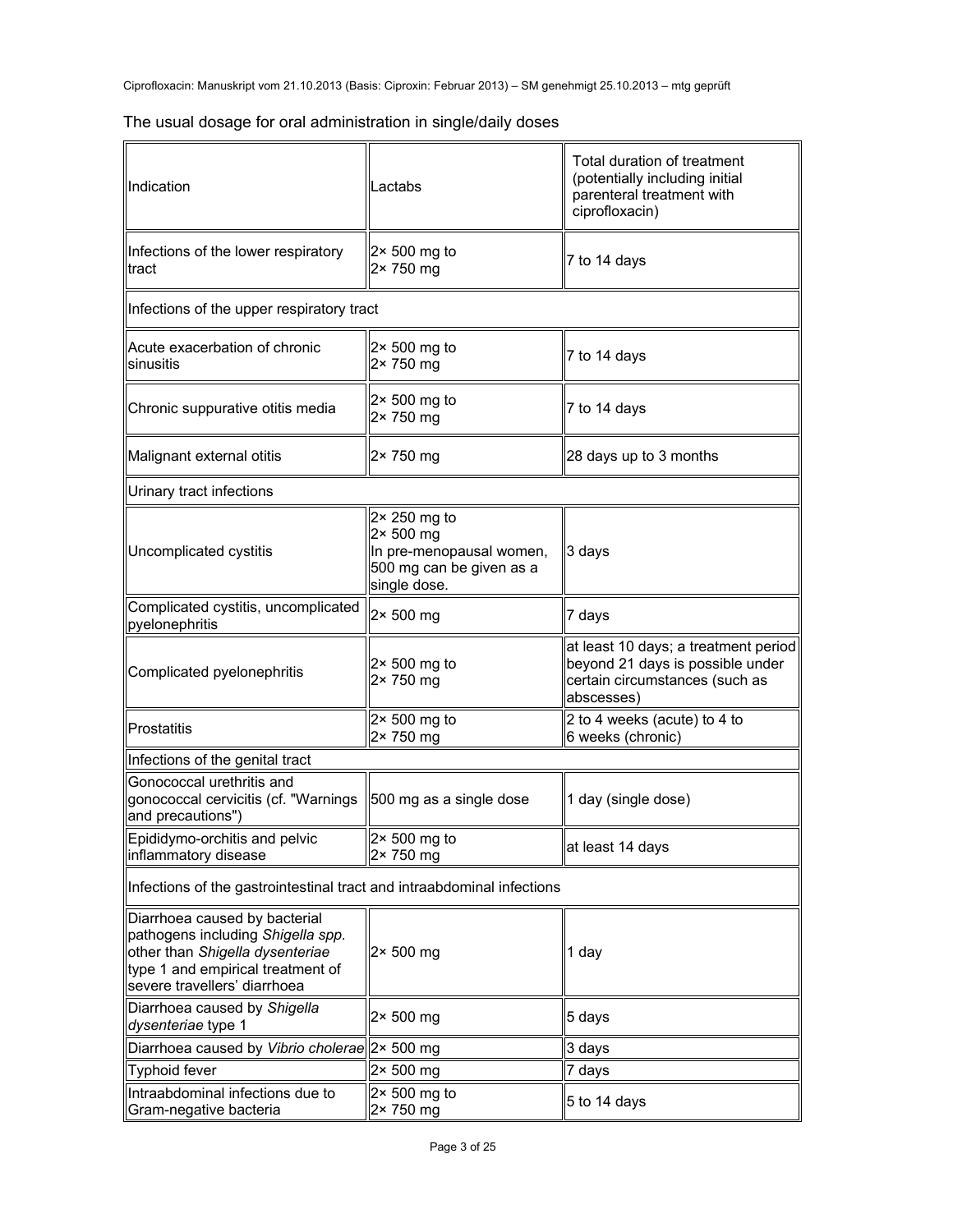| Infections of the skin and soft tissue                                                                                                                                                                                                                   | $\parallel$ 2× 500 mg to<br>$\sqrt{2}$ 750 mg | $ 7$ to 14 days                                                      |  |
|----------------------------------------------------------------------------------------------------------------------------------------------------------------------------------------------------------------------------------------------------------|-----------------------------------------------|----------------------------------------------------------------------|--|
| Bone and joint infections                                                                                                                                                                                                                                | $2 \times 500$ mg to<br>2× 750 mg             | ll3 months maximum                                                   |  |
| Neutropenic patients with fever,<br>when there is a suspicion that the<br>fever is caused by a bacterial<br>llinfection.<br>Ciprofloxacin should be combined<br>with suitable antibacterial agents in<br>llaccordance with official<br>Irecommendations. | $2 \times 500$ mg to<br>$2 \times 750$ mg     | Therapy should be continued over<br>the entire period of neutropenia |  |
| Prophylaxis of invasive infections<br>due to Neisseria meningitidis                                                                                                                                                                                      | 500 mg as a single dose                       | day (single dose)                                                    |  |

Although efficacy in clinical studies has been demonstrated, ciprofloxacin is not regarded as the

first-choice agent for the treatment of suspected or diagnosed pneumonia caused by

*Streptococcus pneumoniae*.

With regard to AUC, a 60-minute infusion with 400 mg ciprofloxacin, every 8 hours, is equivalent to an oral dose of 750 mg ciprofloxacin every 12 hours.

| <b>Il</b> ndication                                                                                      | Daily dose in mg                                                                                  | Total duration of treatment (potentially<br>lincluding initial parenteral treatment with<br>Bactiflox Lactab) |  |
|----------------------------------------------------------------------------------------------------------|---------------------------------------------------------------------------------------------------|---------------------------------------------------------------------------------------------------------------|--|
| Cystic fibrosis in children and<br>adolescents (5-17 years) with<br>acute infectious episodes            | $\left\vert 2 \times 20 \right\vert$ mg/kg body weight with<br>a maximum single dose of<br>750 mg | $\parallel$ 10 to 14 days                                                                                     |  |
| Complicated urinary tract<br>$\ $ infections and pyelonephritis by E. with a maximum single dose<br>coli | $\left 2 \times 10\text{-}20 \right $ mg/kg body weight<br>of 750 mg                              | $\parallel$ 10 to 21 days                                                                                     |  |
| <b>IIOther severe infections</b>                                                                         | $\left 2 \times 20 \right $ mg/kg body weight with<br>a maximum single dose of<br>750 ma          | Depending on the type of infections                                                                           |  |

*Posology and duration of treatment in children and adolescents* 

No experience is available on dosage in children with impaired renal or hepatic function.

# *Posology in elderly patients*

Elderly patients should receive the lowest possible dosage. In the event of impaired renal function,

the dosage should be adjusted accordingly (cf. "Special dosage instructions" below).

*Posology and duration of treatment in anthrax* 

*Adults, adolescents and children*:

Treatment should commence *immediately* after suspected or confirmed inhalation of anthrax pathogens and initially with intravenous ciprofloxacin. In children, adolescents and pregnant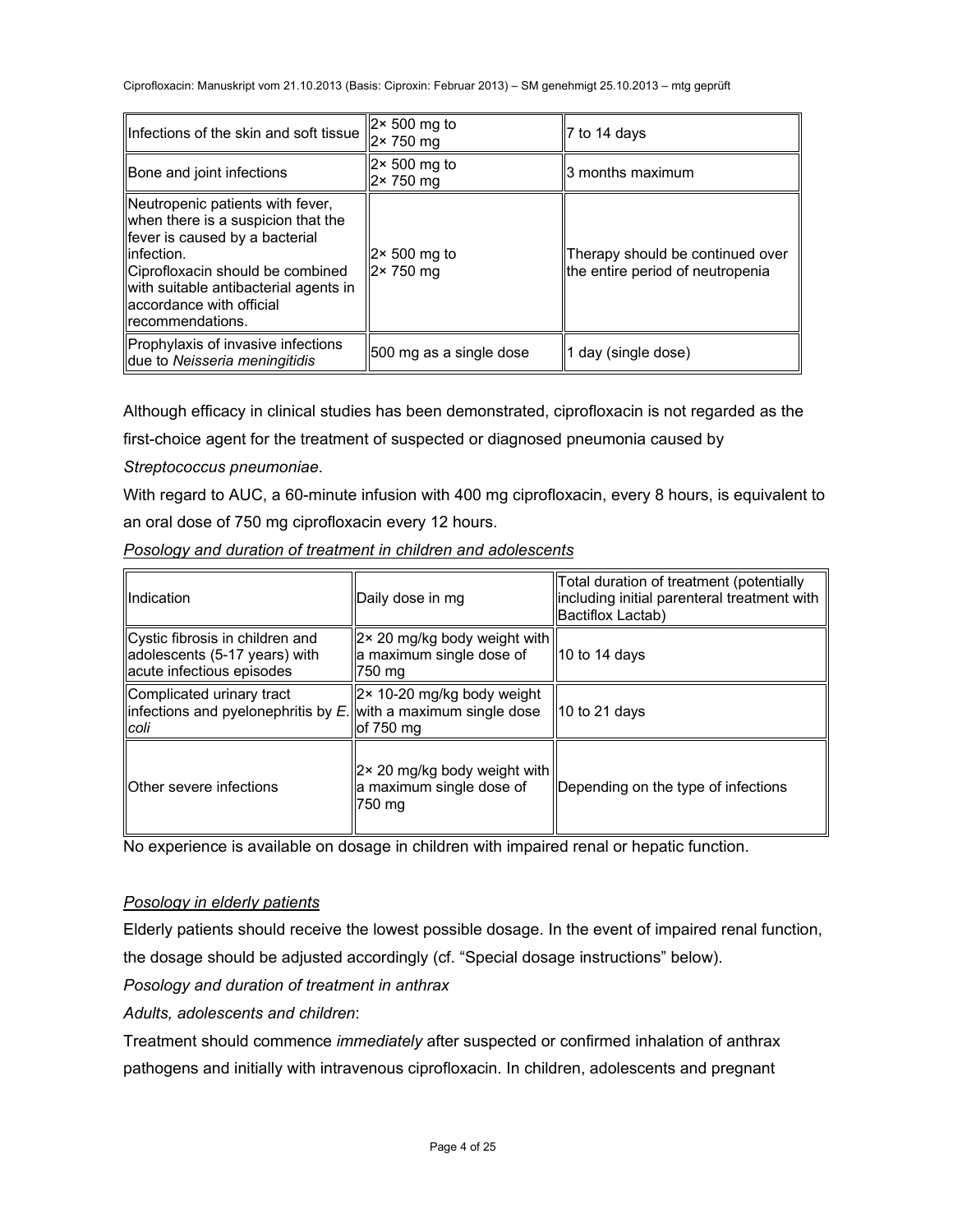women, after determining the resistance pattern of the *Bacillus anthracis* strain involved, the possibility of switching therapy to (amino) penicillins should be reviewed.

Therapeutic efficacy can be assumed after use of the following dosages based on pathogen susceptibility *in vitro* and anticipated plasma levels in each case (see also section "Properties/Effects").

| <b>Adults</b>        | [500 mg twice daily.                                                                                                                                 |
|----------------------|------------------------------------------------------------------------------------------------------------------------------------------------------|
| Children/adolescents | 10-15 mg/kg body weight twice daily.<br>The maximum daily dose in children should not exceed<br>500 mg (maximum daily dose: 1,000 mg ciprofloxacin). |

For post-exposure prophylaxis commenced intravenously or treatment after inhalation of anthrax pathogens, a switch can be made to continued oral treatment depending on the clinical picture. The total duration of treatment (intravenous and oral) is 60 days.

# *Special dosage instructions - adults*

# *Dosage in impaired renal function*

| Degree of renal dysfunction                                                     |                             |                       |
|---------------------------------------------------------------------------------|-----------------------------|-----------------------|
| Creatinine clearance  Serum creatinine value                                    |                             | Maximum<br>daily dose |
| 30-60 mL/min/1.73 m <sup>2</sup>   1.4-1.9 mg/100 mL (124-168 μmol/L)  1,000 mg |                             |                       |
| $\leq 30$ mL/min/1.73 m <sup>2</sup>                                            | >2.0 mg/100 mL (177 µmol/L) | $ 500 \text{ mg} $    |

*Dosage in impaired renal function and haemodialysis*

*Creatinine clearance 30-60 ml/min/1.73 m²* 

Dosage according to the above regimen.

*Creatinine clearance <30 mL/min/1.73 m²* 

Bactiflox Lactab should be given on the dialysis days, after dialysis. In this scenario, the dosage

should be as per the above table for creatinine clearance <30 mL/min/1.73 m².

*Dosage in impaired renal function and continuous ambulatory peritoneal dialysis* 

1 x 500 mg Bactiflox Lactab or 2 x 250 mg Bactiflox Lactab.

*Dosage in impaired hepatic function* 

In patients with impaired hepatic function, ciprofloxacin elimination is only slightly altered; no dose adjustment is required. If hepatic and renal functions are concomitantly impaired, the dosage should be adjusted to the degree of renal dysfunction.

*Method of administration*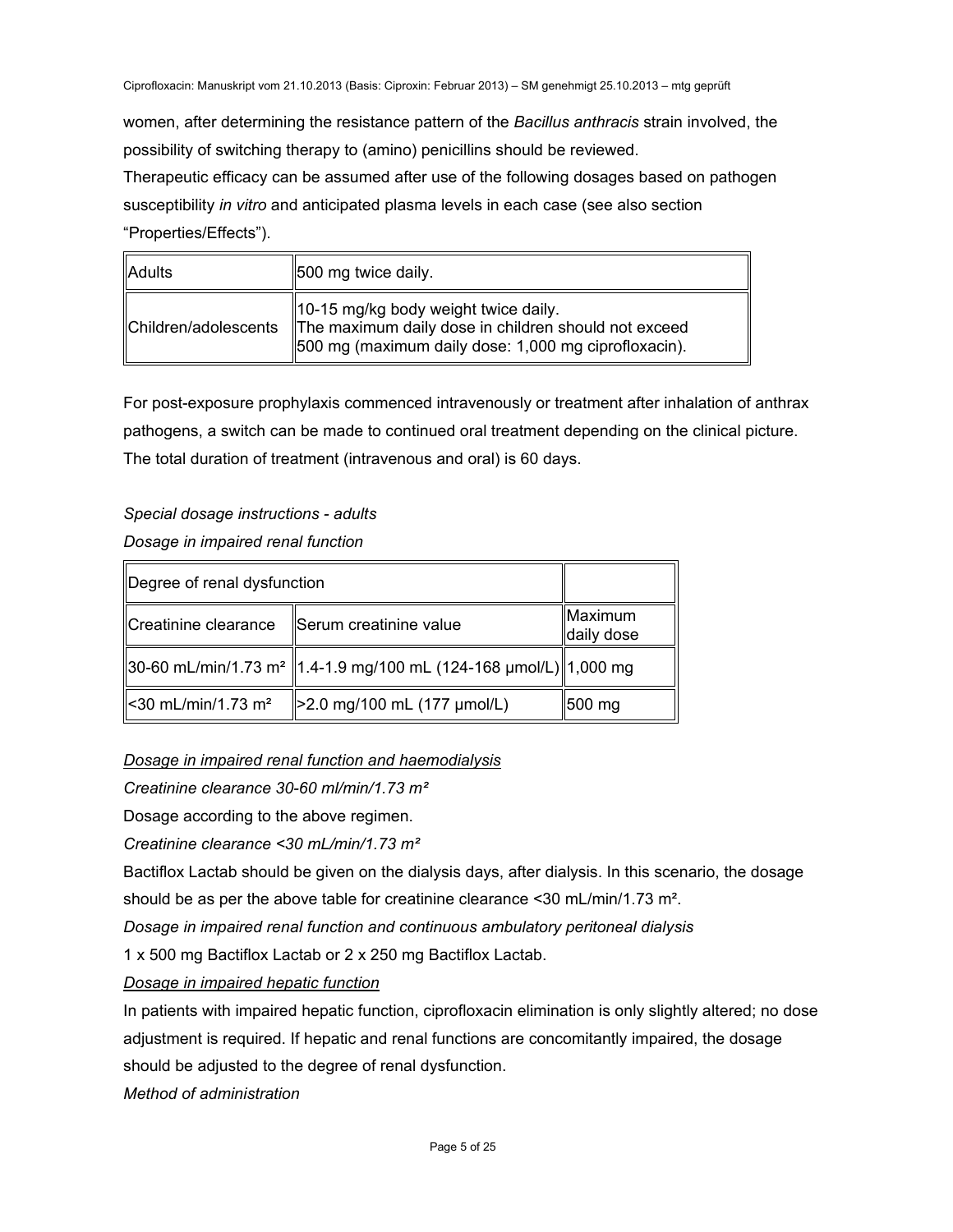Bactiflox Lactab are to be swallowed unchewed with some liquid and can be taken independently of meals. Ingestion on an empty stomach accelerates absorption. Bactiflox Lactab should not be taken with dairy products (e.g. milk or yoghurt) or mineral-enriched drinks (e.g. calcium-enriched orange juice) (see also section "Interactions").

In severe cases or if the patient is unable to take tablets, it is recommended that therapy be commenced with intravenously administered ciprofloxacin, until the switch to oral administration is possible. Cf. section "Instructions for handling".

### **Contraindications**

Hypersensitivity to ciprofloxacin, any other active substance of the quinolone type or to any of the excipients in the composition.

Ciprofloxacin should not be used in pregnant or lactating women until further information becomes available. With regard to use in anthrax, see sections "Indications/Possibilities for use" and "Pregnancy/Lactation".

Children and adolescents should not be treated with ciprofloxacin until completion of the growth phase, since, based on results from animal trials, articular cartilage damage cannot be excluded in the still immature organism. With regard to use in cystic fibrosis, anthrax, complicated urinary tract infections and *E. coli*-induced pyelonephritis, see section "Warnings and precautions".

The combination of ciprofloxacin and tizanidine is contraindicated, as ciprofloxacin may increase the serum level of tizanidine to such an extent that clinically relevant adverse drug reactions to tizanidine (hypotension, somnolence, light-headedness, nausea, vomiting, hepatic dysfunction, miosis, respiratory depression, coma, restlessness) might occur.

### **Warnings and precautions**

### *Cardiac disorders*

In some patients, ciprofloxacin causes a prolongation of the QT interval in the ECG (see also section "Undesirable effects"). As women are more prone than men to a prolonged QTc baseline value, they may be more sensitive to QTC-prolonging co-medications. In addition, elderly patients may be more sensitive to drug-associated effects on the QT interval. In patients treated with medicinal products that can prolong the QT interval (e.g. Class IA or Class III antiarrhythmics, tricyclic antidepressants, macrolides or antipsychotics), concomitant use of ciprofloxacin should proceed with caution. Similarly, concomitant use of ciprofloxacin should proceed with caution in patients at risk of QT prolongation (e.g. in cases of congenital QT syndrome, uncorrected electrolyte imbalance such as hypokalaemia or hypomagnesaemia and in cases of heart failure, myocardial infarction or bradycardia).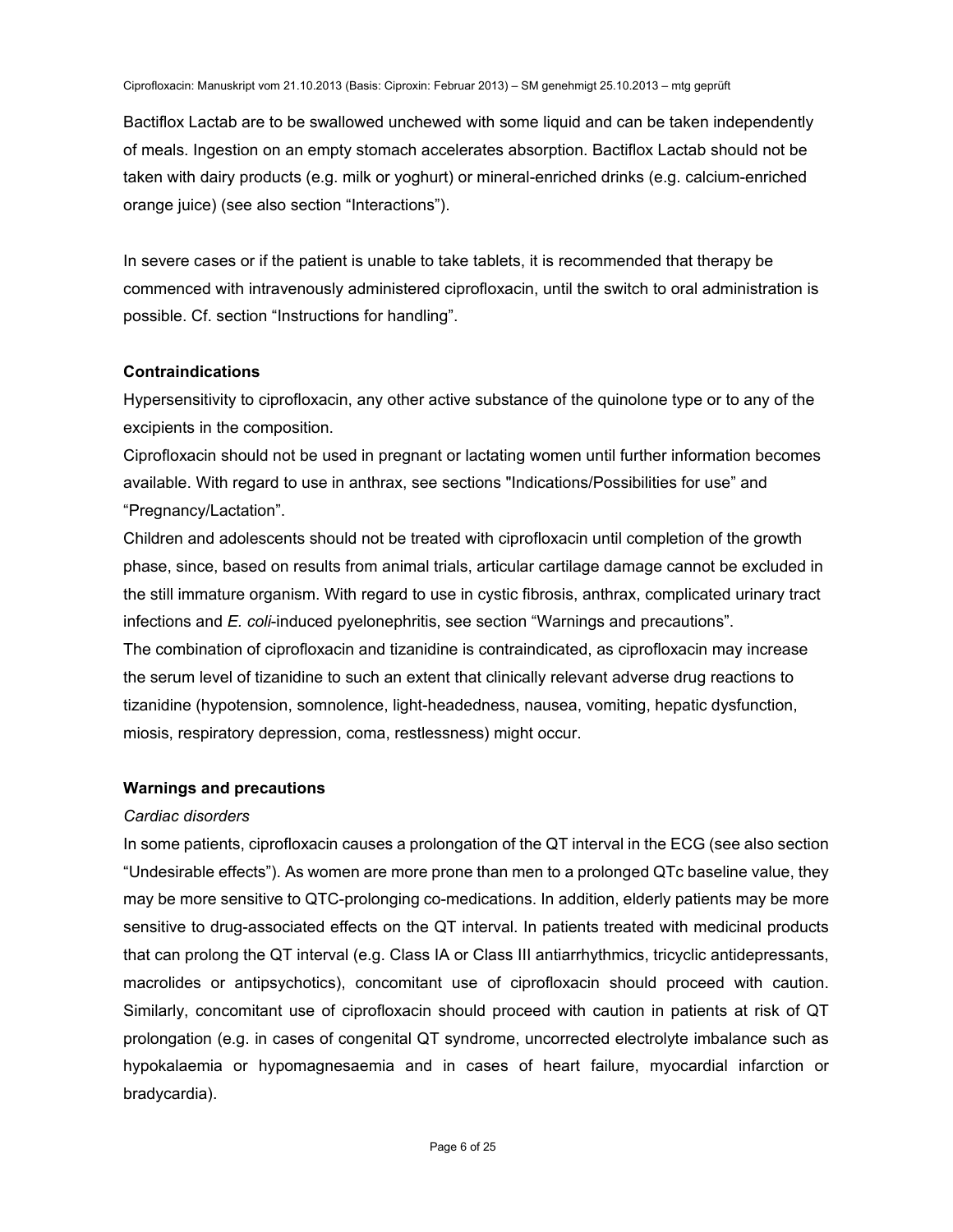#### *Severe infections and mixed infections with Gram-positive and anaerobic pathogens*

Ciprofloxacin monotherapy is not suitable for the treatment of severe infections and those infections which might be caused by Gram-positive or anaerobic pathogens. In such cases, ciprofloxacin must be combined with other appropriate antibacterial agents.

*Streptococcal infections (including Streptococcus pneumoniae)* 

Ciprofloxacin is not recommended for the treatment of streptococcal infections due to its insufficient efficacy*.*

#### *Genital tract infections*

Genital tract infections may be caused by fluoroquinolone-resistant *Neisseria gonorrhoeae*. If such infections are caused, or suspected of being caused, by *Neisseria gonorrhoeae,* it is particularly important to obtain information on the local prevalence of resistance to ciprofloxacin and confirm it by microbiological resistance testing.

#### *Paediatric population*

Treatment of children and adolescents should be initiated only after a careful benefit/risk assessment. In particular, possible undesirable effects on joints and/or the surrounding tissue must be considered. As is known from other gyrase inhibitors, ciprofloxacin causes damage to the weight-bearing joints of juvenile animals. The evaluation of safety data from adolescent patients with cystic fibrosis or complicated urinary tract infections showed no indications of permanent articular/cartilage damage.

The current data in children and adolescents support the use of ciprofloxacin in acute infectious episodes of cystic fibrosis caused by *P. aeruginosa*, in anthrax, complicated infections of the urinary tract, as well as *E. coli-*induced pyelonephritis (see sections "Indications/Possibilities for use" and "Posology/Administration"). Ciprofloxacin is not recommended for other indications. *Gastrointestinal tract* 

Severe and persistent diarrhoea during or after treatment can conceal a pseudomembranous colitis which requires immediate treatment. In such cases ciprofloxacin must be discontinued and appropriate diagnostic and therapeutic procedures initiated (e.g. oral vancomycin 4× 250 mg daily). Antiperistaltic agents are contraindicated.

#### *Hepatobiliary system*

Cases of hepatocellular necrosis and life-threatening hepatic failure have been reported in association with ciprofloxacin (see section "Undesirable effects"). Treatment with ciprofloxacin should be discontinued if signs and symptoms of hepatic disease develop, such as anorexia, jaundice, dark urine, pruritus or tender abdomen. Hepatic function should be checked at signs of dysfunction. Transiently elevated transaminase levels, elevated concentrations of alkaline phosphatase and cholestatic jaundice may occur, especially in patients with a history of hepatic dysfunction.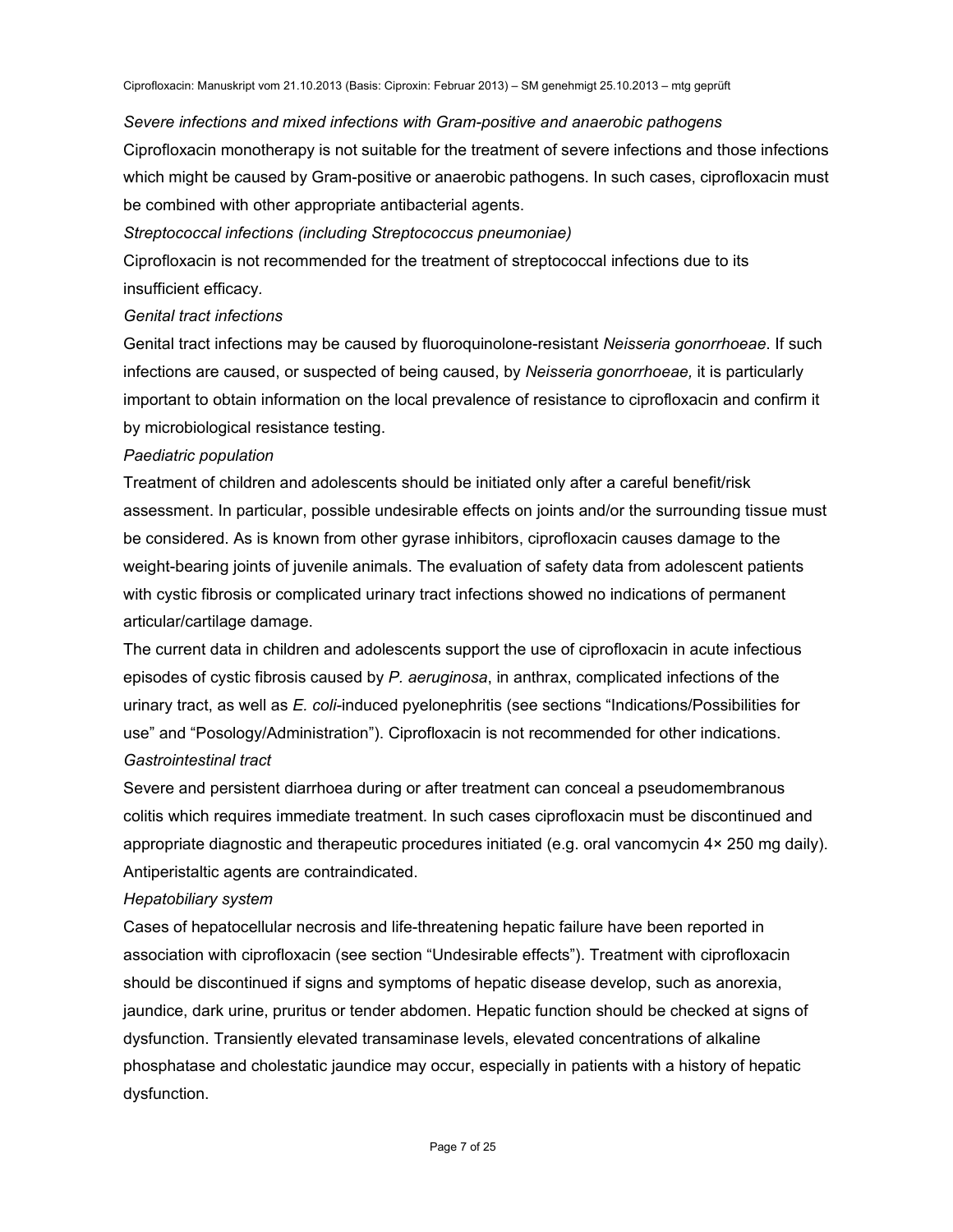#### *Hypersensitivity*

In very rare cases, anaphylactic/anaphylactoid reactions (e.g. facial, vascular and laryngeal oedema; dyspnoea and even life-threatening shock) have been reported, sometimes even after ingestion of the initial dose. In such cases, ciprofloxacin must be discontinued immediately; medical treatment (e.g. shock therapy) is required.

#### *Photosensitisation*

In rare cases, ciprofloxacin can cause photosensitivity reactions or phototoxic reactions. Patients should avoid exposing themselves to sunlight for prolonged periods during therapy with ciprofloxacin. If this is not possible, a sun protection cream with a sufficiently high sun protection factor should be used and clothing to cover the skin should be worn.

#### *Central nervous system*

Fluoroquinolones such as ciprofloxacin may trigger seizures or lower the seizure threshold. If seizures occur, treatment with ciprofloxacin should be discontinued. In patients with epilepsy and patients with other pre-existing damage to the central nervous system (e.g. reduced seizure threshold, history of seizures, reduced cerebral perfusion, changes in brain structure or stroke), ciprofloxacin should be used only after careful benefit-risk assessment, as these patients are at risk of possible adverse central nervous reactions. Cases of status epilepticus have been reported. Psychiatric reactions may occur even after first administration of ciprofloxacin. In rare cases, depression or psychosis can progress to self-harming behaviour such as suicide or attempted suicide. In such cases, ciprofloxacin must be discontinued immediately, a doctor consulted and appropriate measures instituted.

#### *Peripheral neuropathy*

Cases of sensory or motor-sensory polyneuropathy, which have led to paraesthesia, hypoaesthesia or dysaesthesia, have been reported in patients treated with fluoroquinolones, including ciprofloxacin. Such neuropathies can manifest rapidly. Patients on treatment with ciprofloxacin should be instructed to discontinue treatment and to contact their physician if symptoms of neuropathy (pain, burning, tingling, numbness or weakness) occur. These measures reduce the possible risk of developing irreversible nerve damage.

#### *Musculoskeletal system*

Ciprofloxacin should be used with caution in patients with myasthenia gravis, as symptoms may deteriorate (see section "Undesirable effects").

Ciprofloxacin should generally not be used in patients with a positive history of tendon disease/complaints associated with quinolone treatment. Nevertheless, in very rare cases after microbiological confirmation of the pathogen and careful benefit-risk assessment, ciprofloxacin can be prescribed to these patients for the treatment of certain severe infections, particularly after standard therapy has failed or when bacterial resistance is present, where the microbiological data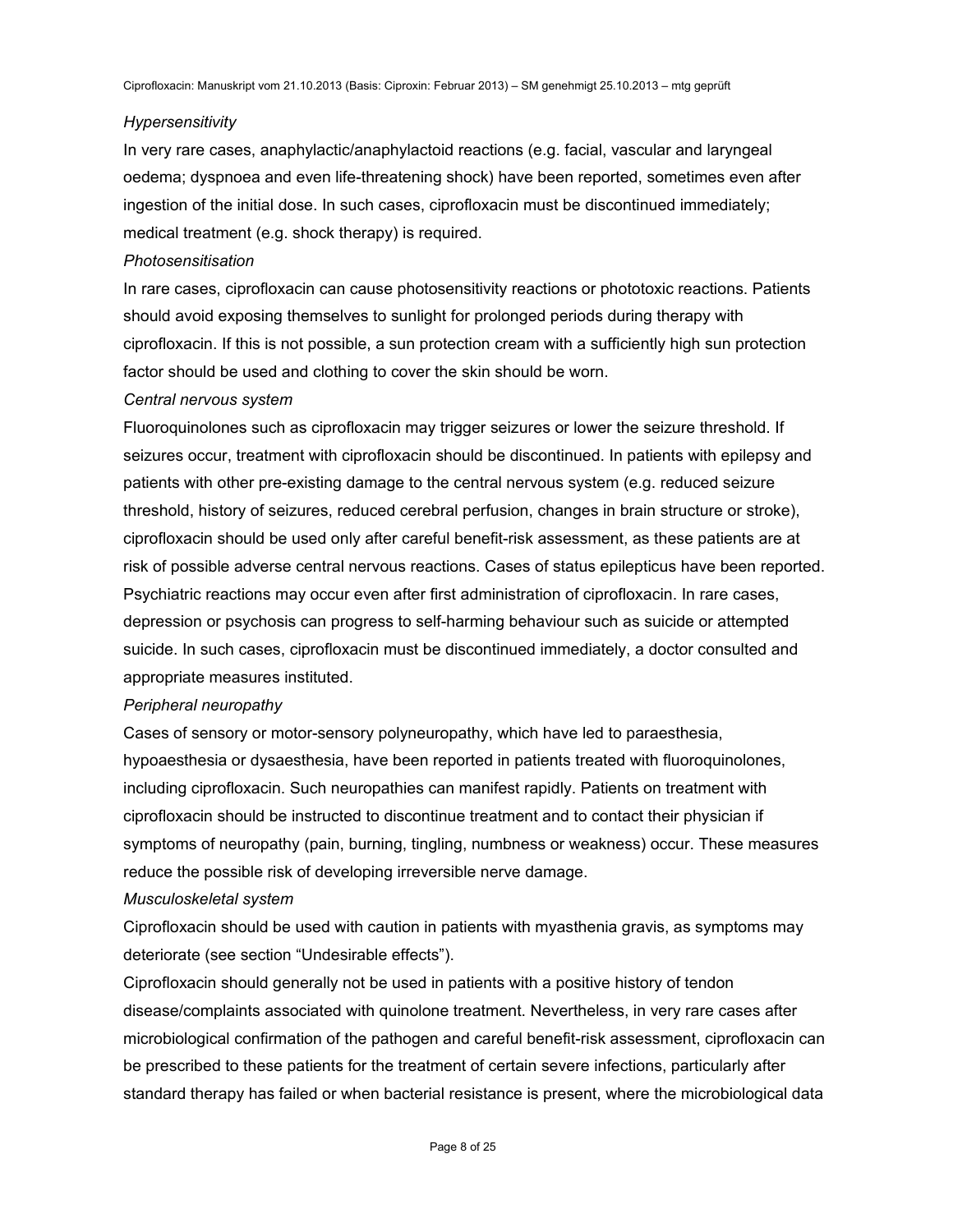justify the use of ciprofloxacin. Tendinitis and tendon rupture (especially the Achilles tendon), sometimes bilateral, may occur during treatment with ciprofloxacin, even within the first 48 hours after the start of treatment. Tendinitis and tendon rupture may even occur only after several months upon completion of ciprofloxacin therapy. The risk of tendinopathy may be increased in elderly patients or in patients concomitantly treated with corticosteroids. At any sign of tendinitis (e.g. painful swelling, inflammation), treatment with ciprofloxacin should be discontinued immediately. Care should be taken to keep the affected limb immobilised.

### *Cytochrome P450*

Ciprofloxacin is a moderately potent inhibitor of cytochrome P450 1A2 enzymes. Caution should be exercised when co-administering medicinal products that are metabolised by these same enzymes (e.g. theophylline, methylxanthine, caffeine, tizanidine, duloxetine, clozapine, ropinirole or olanzapine). Elevated plasma levels and drug-specific adverse reactions may occur due to inhibited clearance of these medicinal products (see sections "Contraindications" and "Interactions").

### *Other warnings and precautions*

Long-term and repeated use can lead to superinfections with resistant bacteria or yeast-like fungi. Vigilance is required for the possibility of cross-resistance between ciprofloxacin and other fluoroquinolones.

As ciprofloxacin is excreted primarily via the urine and, to a lesser extent, via the hepatobiliary system, caution should be exercised in patients with impaired renal function. Crystalluria has been reported in rare cases, which is why patients should be instructed to drink sufficient amounts. Patients with existing glucose-6-phosphate dehydrogenase deficiency, or a past family history thereof, are prone to haemolytic reactions to quinolones. Therefore, ciprofloxacin should only be used with caution in these patients.

### **Interactions**

Medicinal products that can prolong the QT interval

Caution should be exercised when co-administering ciprofloxacin with medicinal products that can prolong the QT interval (Class IA or Class III antiarrhythmics, tricyclic antidepressants, macrolides, psychotropic agents), as ciprofloxacin can have an additive effect on QT prolongation. *Interactions with active substances metabolised via cytochrome P450 1A2 isoenzymes*  Ciprofloxacin is a moderately potent inhibitor of cytochrome P450 1A2 enzymes. Caution should be exercised when co-administering medicinal products that are metabolised by these same enzymes, e.g. theophylline, methylxanthine, caffeine, tizanidine, duloxetine, clozapine, ropinirole or olanzapine (see section "Warnings and precautions"). *Tizanidine*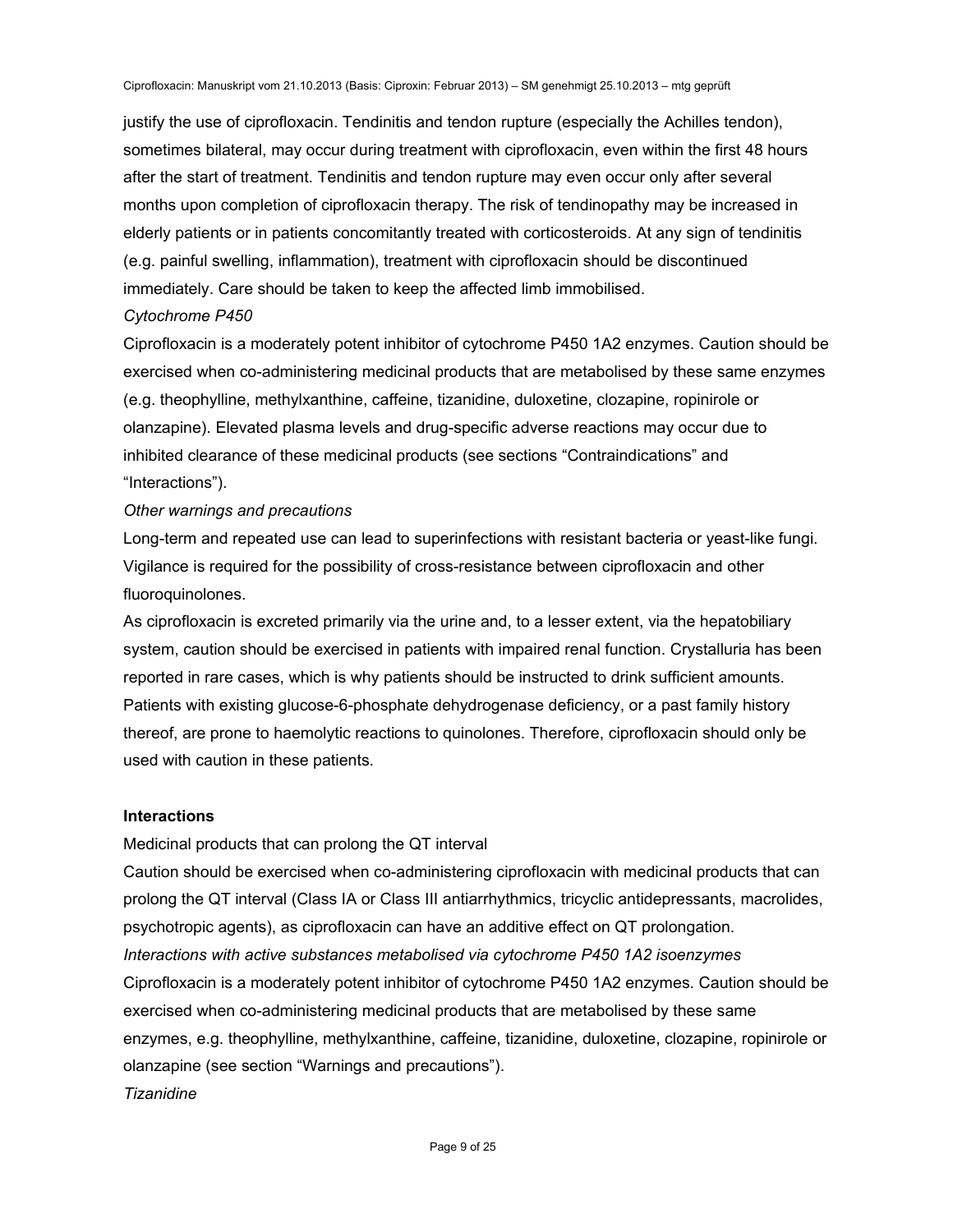Tizanidine must not be administered together with ciprofloxacin. In healthy subjects, coadministration of ciprofloxacin and tizanidine led to an increase in tizanidine serum levels. The  $C_{\text{max}}$ value increased 7-fold (individual values ranging from 4- to 21-fold); that of AUC by 10-fold (individual values ranging from 6- to 24-fold). The increase in tizanidine levels was associated with potentiation of the hypotensive and sedative effects, such as nausea, vomiting, hepatic dysfunction, miosis, respiratory depression, coma or restlessness (see "Contraindications" and "Warnings and precautions").

#### *Duloxetine*

Concomitant ingestion of duloxetine with potent inhibitors of the CYP450 1A2 isozyme, such as fluvoxamine, led to an increase in the  $C_{\text{max}}$  and AUC values for duloxetine. Although there are still no reports available on any such interaction between ciprofloxacin and duloxetine, such a one might occur upon concomitant administration of ciprofloxacin and duloxetine.

#### *Clozapine*

Concomitant administration of 250 mg ciprofloxacin and clozapine for 7 days led to an increase in serum values for clozapine and its metabolite N-desmethylclozapine by 29% and 31%, respectively. Clinical surveillance and appropriate adjustment of the clozapine dosage during and shortly after treatment with ciprofloxacin is advised.

#### *Ropinirole*

Within the framework of a clinical study, concomitant ingestion of ciprofloxacin with ropinirole (a moderate inhibitor of CYP450 1A2) led to an increase in  $C_{\text{max}}$  and AUC for ropinirole by 60% and 84%, respectively. Although treatment with ropinirole was generally well tolerated, individual case reports of adverse drug reactions give rise to the suspicion that concomitant ingestion of ciprofloxacin and ropinirole may lead to an interaction between these two agents. Surveillance and appropriate adjustment of the ropinirole dosage during and shortly after treatment with ciprofloxacin are advised.

### *Lidocaine*

In healthy subjects, ciprofloxacin reduces the elimination of intravenously administered lidocaine (another moderate inhibitor of CYP450 1A2) by 22%. Although administration of intravenous lidocaine was well tolerated, an interaction with ciprofloxacin – together with associated adverse drug reactions – cannot be excluded.

### *Sildenafil*

Upon concomitant administration of 500 mg ciprofloxacin and 50 mg sildenafil in healthy subjects, the  $C_{\text{max}}$  and AUC of sildenafil were increased approximately twofold. Therefore, caution should be exercised when co-prescribing sildenafil and ciprofloxacin.

### *Chelation complex formation*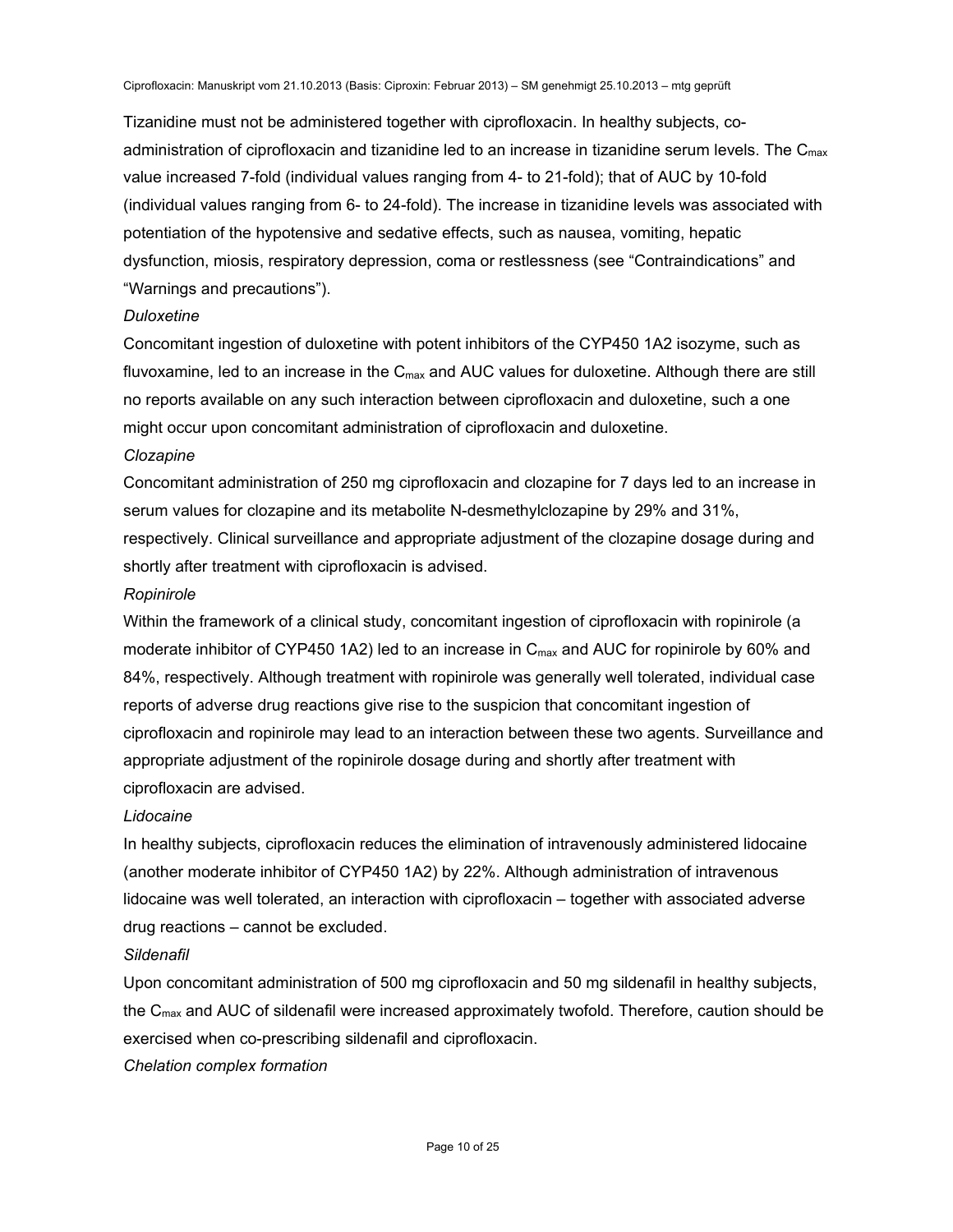Concomitant use of ciprofloxacin (oral) with iron, sucralfate, antacids, highly buffered preparations (e.g. antiretroviral agents) containing magnesium, aluminium or calcium, or phosphate-binding polymers (e.g. sevelamer or lanthanum carbonate) reduces the absorption of ciprofloxacin. Consequently, ciprofloxacin should be administered either 1-2 hours before or 4 hours after these preparations. This restriction does not apply to antacids of the H<sub>2</sub>-receptor blocker type. *Theophylline* 

Concurrent administration of ciprofloxacin and theophylline can lead to an undesirable rise in serum theophylline concentrations to within toxic ranges. This can lead to theophylline-induced adverse reactions that may rarely be life-threatening or fatal. If concomitant use of both preparations cannot be avoided, the serum concentration of theophylline should be checked and its dosage reduced accordingly.

### *Other xanthine derivatives*

Upon co-administration of ciprofloxacin and caffeine or pentoxifylline (oxpentifylline), raised serum concentrations of these derivatives have been described.

#### *Phenytoin*

Concomitant administration of ciprofloxacin and phenytoin may lead to increased or reduced phenytoin serum concentrations, which is why monitoring of drug levels is recommended. *NSAIDs* 

From animal studies, it is known that the combination of very high doses of quinolones (gyrase inhibitors) and some non-steroidal anti-inflammatory drugs (e.g. fenbufen, but not acetylsalicylic acid) may cause seizures.

### *Ciclosporin*

Upon co-administration of ciprofloxacin and ciclosporin, a transient rise in the serum creatinine concentration has been observed in individual cases. For this reason, close monitoring (twice weekly) of the serum creatinine level is required in these patients.

### *Vitamin K antagonists*

Simultaneous administration of ciprofloxacin and a vitamin K antagonist (e.g. warfarin, acenocoumarol, phenprocoumon or fluindione) may potentiate the anticoagulant effect. The risk may vary depending on the underlying infection, age and general status of the patient, so that it may be difficult to assess the effect of ciprofloxacin on the increased INR (International Normalised Ratio). The INR should be monitored frequently during and immediately after co-administration of ciprofloxacin and a vitamin K antagonist.

### *Oral antidiabetics*

Individual cases of hypoglycaemia have been observed upon concomitant administration of ciprofloxacin and oral antidiabetics (mainly sulphonylureas, e.g. glibenclamide and glimepiride), probably caused by enhanced efficacy of the antidiabetic agents.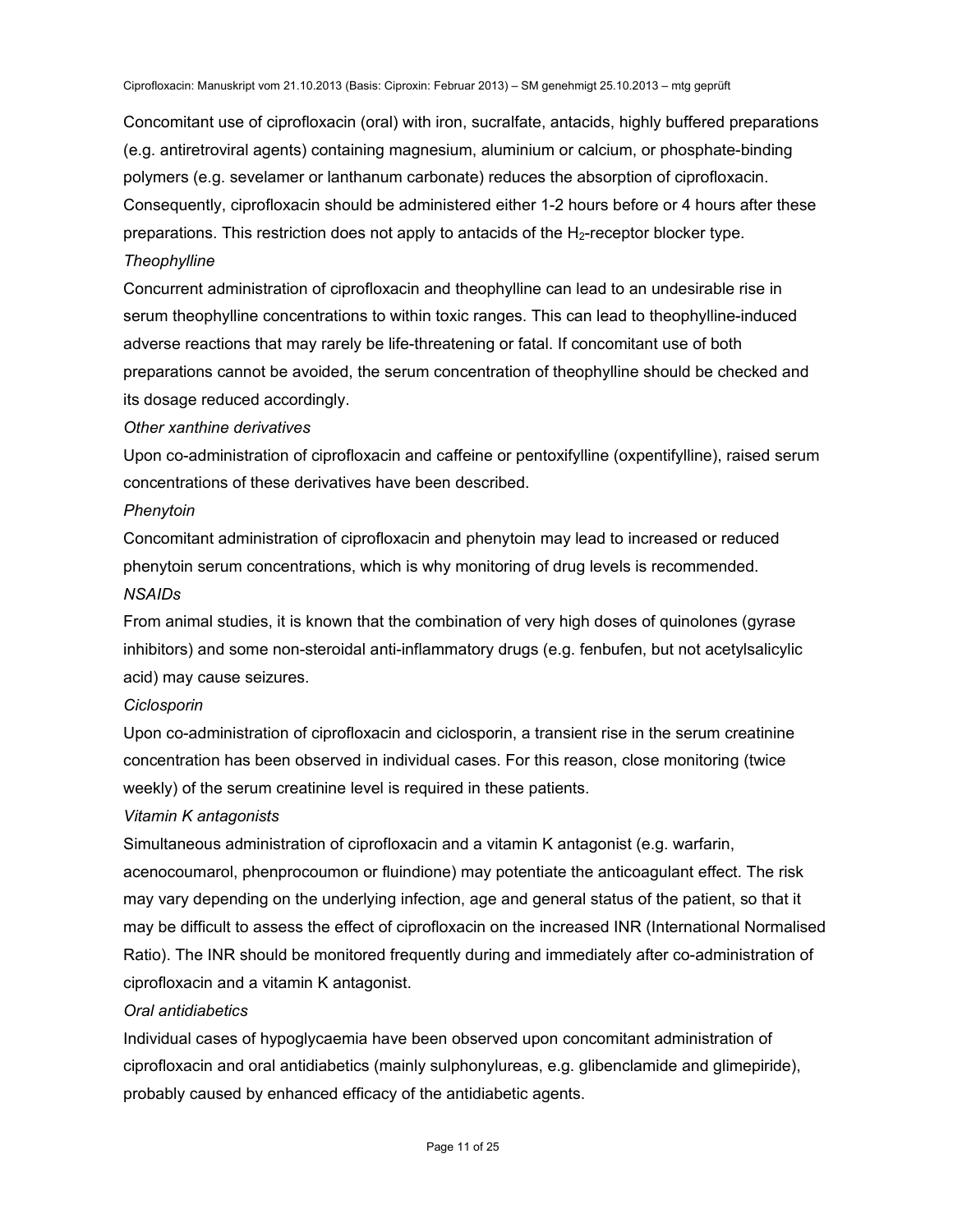### *Probenecid*

Probenecid affects the renal secretion of ciprofloxacin. Co-administration of probenecid (1,000 mg) and ciprofloxacin (500 mg) increased the serum concentration of ciprofloxacin by approximately 50% whilst the elimination half-life remained unchanged, which should be taken into account in patients concomitantly receiving these two medicinal products.

### *Metoclopramide*

Metoclopramide accelerates the absorption of ciprofloxacin, whereby peak plasma concentrations are reached more rapidly. The bioavailability of ciprofloxacin is not affected.

### *Omeprazole*

Concomitant administration of ciprofloxacin and omeprazole causes a slight reduction in the  $C_{\text{max}}$ and AUC of ciprofloxacin.

### *Methotrexate*

Upon concomitant administration of ciprofloxacin and methotrexate, the plasma levels of methotrexate may be increased due to competitive inhibition of its tubular secretion. As this may lead to an increased risk of methotrexate-related toxic reactions, patients should be carefully monitored.

### *Tacrolimus*

Particular caution should be exercised in patients concomitantly treated with tacrolimus and ciprofloxacin, as the known nephrotoxicity or neurotoxicity of both substances might be aggravated as a result of co-administration.

# *Dairy products and calcium-rich food*

Ciprofloxacin should not be taken together with dairy products or calcium-rich foods (e.g. milk, yoghurt, calcium-enriched fruit juice), as this might reduce the absorption of ciprofloxacin. On the other hand, the absorption of ciprofloxacin is not impaired by the calcium content of a normal meal.

### **Pregnancy/Lactation**

# *Pregnancy*

Animal trials have revealed no indications of teratogenic effects, but there is a possibility of damage to growing cartilage. Ciprofloxacin passes into umbilical cord blood and amniotic fluid. Ciprofloxacin should not be used during pregnancy unless clearly indicated. For preventive use after exposure to anthrax pathogens, see "Indications/Possibilities for use".

# *Breast-feeding*

Ciprofloxacin was detectable in human milk at similar concentrations as in maternal serum. Due to the possibility of damage to the growing cartilage, ciprofloxacin should not be used during breastfeeding.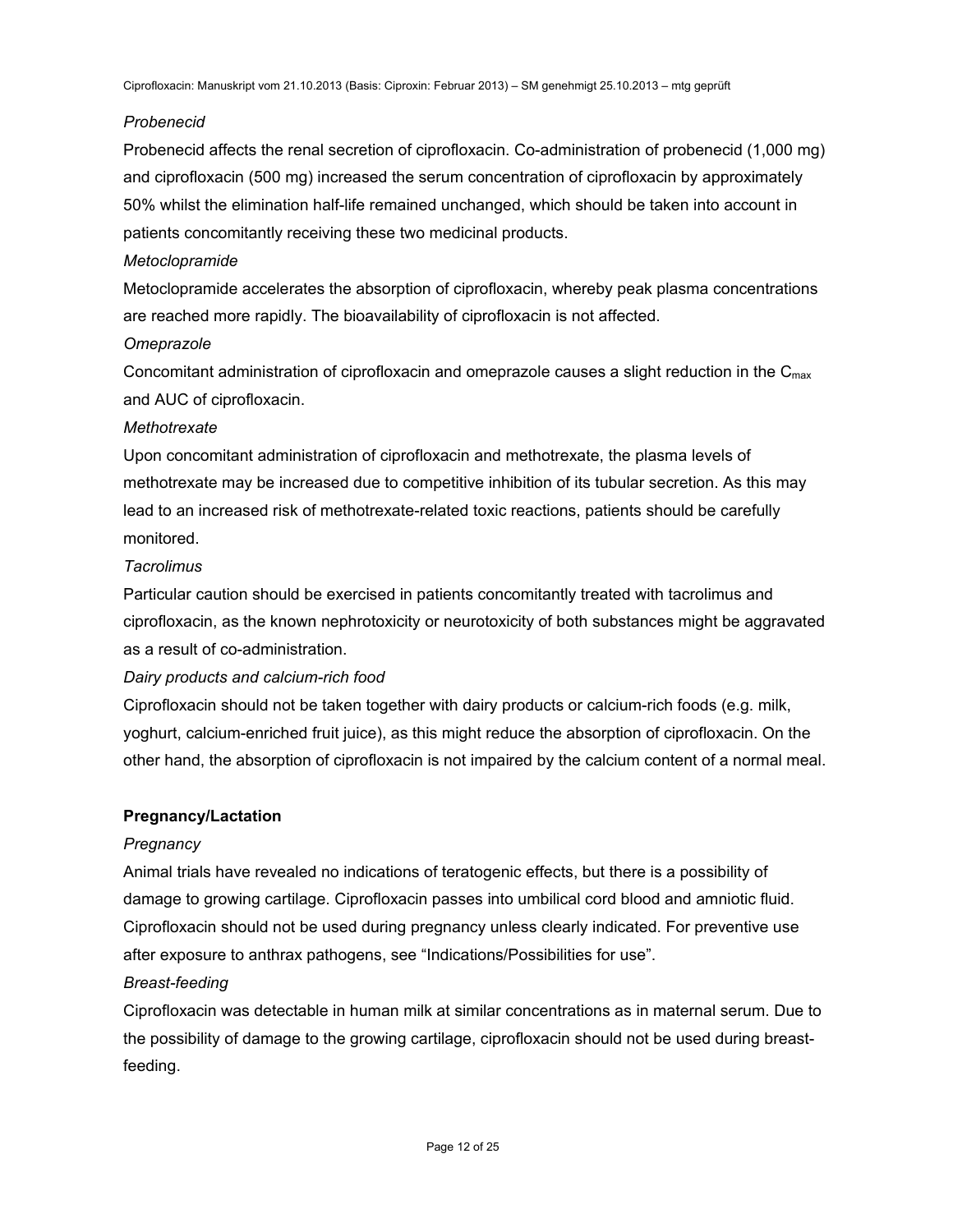### **Effects on ability to drive and use machines**

Due to the various reactions that occur in some individuals, the ability to drive or use machines may be impaired. This particularly applies in interaction with alcohol.

### **Undesirable effects**

The following adverse drug reactions have been observed with ciprofloxacin in clinical studies (n = 51,621) as well as in post-marketing surveillance:

*Infections* 

Uncommon (0.1-1%): mycotic superinfections.

Rare (0.01-0.1%): antibiotic-associated colitis (in very rare cases, a fatal outcome is possible). *Blood and lymphatic system disorders* 

Uncommon (0.1-1%): eosinophilia.

Rare (0.01-0.1%): leukopenia, anaemia, neutropenia, leukocytosis, thrombocytopenia,

thrombocythaemia.

Very rare (<0.01%): haemolytic anaemia, agranulocytosis, pancytopenia (life-threatening), bone marrow depression (life-threatening).

*Immune system disorders* 

Uncommon (0.1-1%): skin reactions (see "Skin and subcutaneous tissue disorders").

Rare (0.01-0.1%): allergic reactions, allergic oedema/angioedema.

Very rare (<0.01%): anaphylactic reactions, drug fever, anaphylactic shock (life-threatening, sometimes even after the first dose), serum sickness-type hypersensitivity reactions.

*Metabolism and nutrition disorders* 

Rare (0.01-0.1%): hyperglycaemia, hypoglycaemia

*Psychiatric disorders* 

Uncommon (0.1-1%): psychomotor hyperactivity/agitation.

Rare (0.01-0.1%): confusion and disorientation, states of anxiety, nightmares, depression (and even self-harming behaviour such as suicidal thoughts and suicide or suicidal attempt), hallucinations.

Very rare (<0.01%): psychotic reactions (and even self-harming behaviour such as suicidal thoughts and suicide or suicidal attempt).

*Nervous system disorders* 

Uncommon (0.1-1%): headache, light-headedness, sleep disorders, taste disorders, fatigue, insomnia.

Rare (0.01-0.1%): paraesthesia, dysaesthesia, hypoaesthesia, tremor, seizures (incl. status epilepticus), vertigo.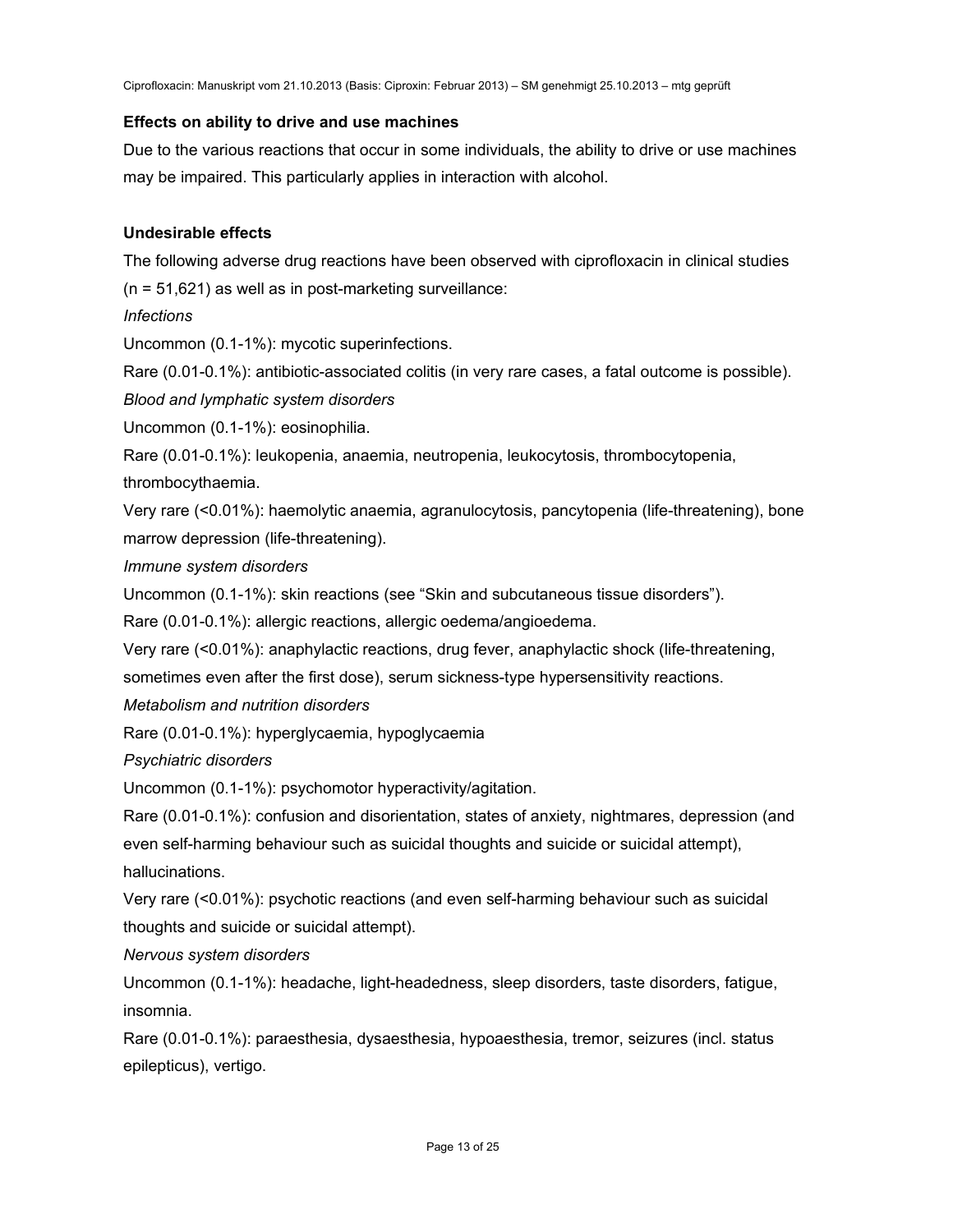Very rare (<0.01%): migraine, impaired coordination, parosmia, hyperaesthesia, intracranial hypertension (pseudotumor cerebri).

Post-marketing reports: peripheral neuropathy, polyneuropathy, anosmia (generally reversible upon discontinuation of the medication), stabbing pain.

*Eye disorders* 

Rare (0.01-0.1%): visual disturbances.

Very rare (<0.01%): visual colour distortions, diplopia.

*Ear and labyrinth disorders* 

Rare (0.01-0.1%): tinnitus, hearing loss.

Very rare (<0.01%): hearing impaired.

*Cardiac disorders* 

Rare (0.01-0.1%): tachycardia, syncope.

Post-marketing reports: QT interval prolongation, ventricular arrhythmia, torsade de pointes. These undesirable effects have been mainly observed in patients with other risk factors for QT interval prolongation.

*Vascular disorders* 

Rare (0.01-0.1%): vasodilation, hypotension.

Very rare (<0.01%): vasculitis, hot flushes.

Post-marketing reports: hypertension.

*Respiratory, thoracic and mediastinal disorders* 

Rare (0.01-0.1%): dyspnoea (including asthma attacks).

Very rare (<0.01%): chest pain.

*Gastrointestinal disorders* 

Common (1-10%): nausea, diarrhoea, indigestion, loss of appetite.

Uncommon (0.1-1%): vomiting, pain in the gastrointestinal region/abdomen, dyspepsia, flatulence.

Very rare (<0.01%): pancreatitis, pseudomembranous colitis.

*Hepatobiliary disorders* 

Uncommon (0.1-1%): transaminases increased, bilirubinaemia.

Rare (0.01-0.1%): hepatic dysfunction, jaundice, (non-infectious) hepatitis.

Very rare (<0.01%): hepatocellular necrosis (in very rare cases, progressing to life-threatening hepatic failure).

*Skin and subcutaneous tissue disorders* 

Uncommon (0.1-1%): rash, pruritus, macropapular rash, urticaria.

Rare (0.01-0.1%): photosensitivity reactions, blistering, hyperpigmentation.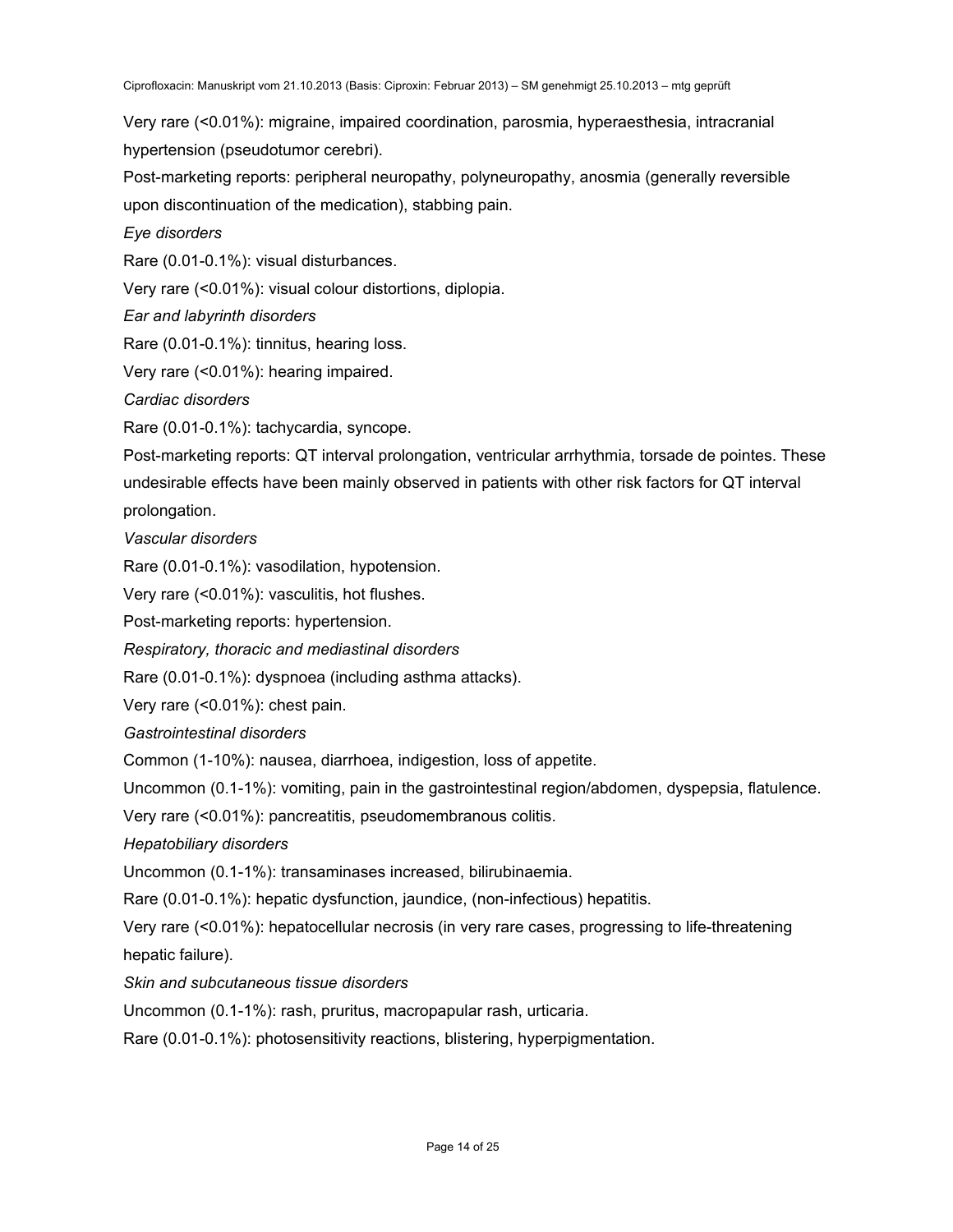Very rare (<0.01%): petechiae, erythema multiforme minor, haemorrhagic bullae, erythema nodosum, Stevens-Johnson syndrome (potentially life-threatening), toxic epidermal necrolysis (potentially life-threatening).

Post-marketing reports: Lyell's syndrome, acute generalised exanthematous pustulosis (AGEP). *Musculoskeletal and connective tissue disorders*

Uncommon (0.1-1%): arthralgia.

Rare (0.01-0.1%): myalgia, arthritis\*, increased muscle tone, cramps.

Very rare (<0.01%): muscular weakness, exacerbation of symptoms in patients with myasthenia gravis, tendinitis, partial or complete tendon rupture (predominantly the Achilles tendon; see "Warnings and precautions"), leg and back pain, tendovaginitis.

\* These frequency data are based on study data in adults. Occurrence of arthropathy is common in children (cf. "Warnings and precautions").

*Renal and urinary disorders* 

Uncommon (0.1-1%): renal dysfunction.

Rare (0.01-0.1%): renal failure, haematuria, crystalluria, interstitial nephritis.

*General disorders and administration site conditions* 

Uncommon (0.1-1%): nonspecific pain, malaise, fever.

Rare (0.01-0.1%): oedema, sweating.

Very rare (<0.01%): gait disturbances, phlebitis, general asthenia

*Investigations* 

Uncommon (0.1-1%): alkaline phosphatase increased.

Rare (0.01-0.1%): prothrombin levels abnormal, lipase and amylase levels increased.

Post-marketing reports: increased INR (International Normalised Ratio) in patients on treatment with vitamin K antagonists.

The following undesirable effects have occurred with greater frequency in the subgroup of patients receiving parenteral or sequential treatment:

Common: vomiting, transaminase levels transiently increased, rash.

Uncommon: thrombocytopenia, thrombocythaemia, confusion and disorientation, hallucinations, paraesthesia, dysaesthesia, seizures, vertigo, visual disturbances, numbness, tachycardia, vasodilation, hypotension, transient hepatic dysfunction, jaundice, renal dysfunction, oedema. Rare: pancytopenia, myelosuppression, anaphylactic shock, psychotic reactions, migraine, parosmia, hearing impaired, vasculitis, pancreatitis, hepatocellular necrosis, petechiae, tendon rupture.

# **Overdose**

*Symptoms*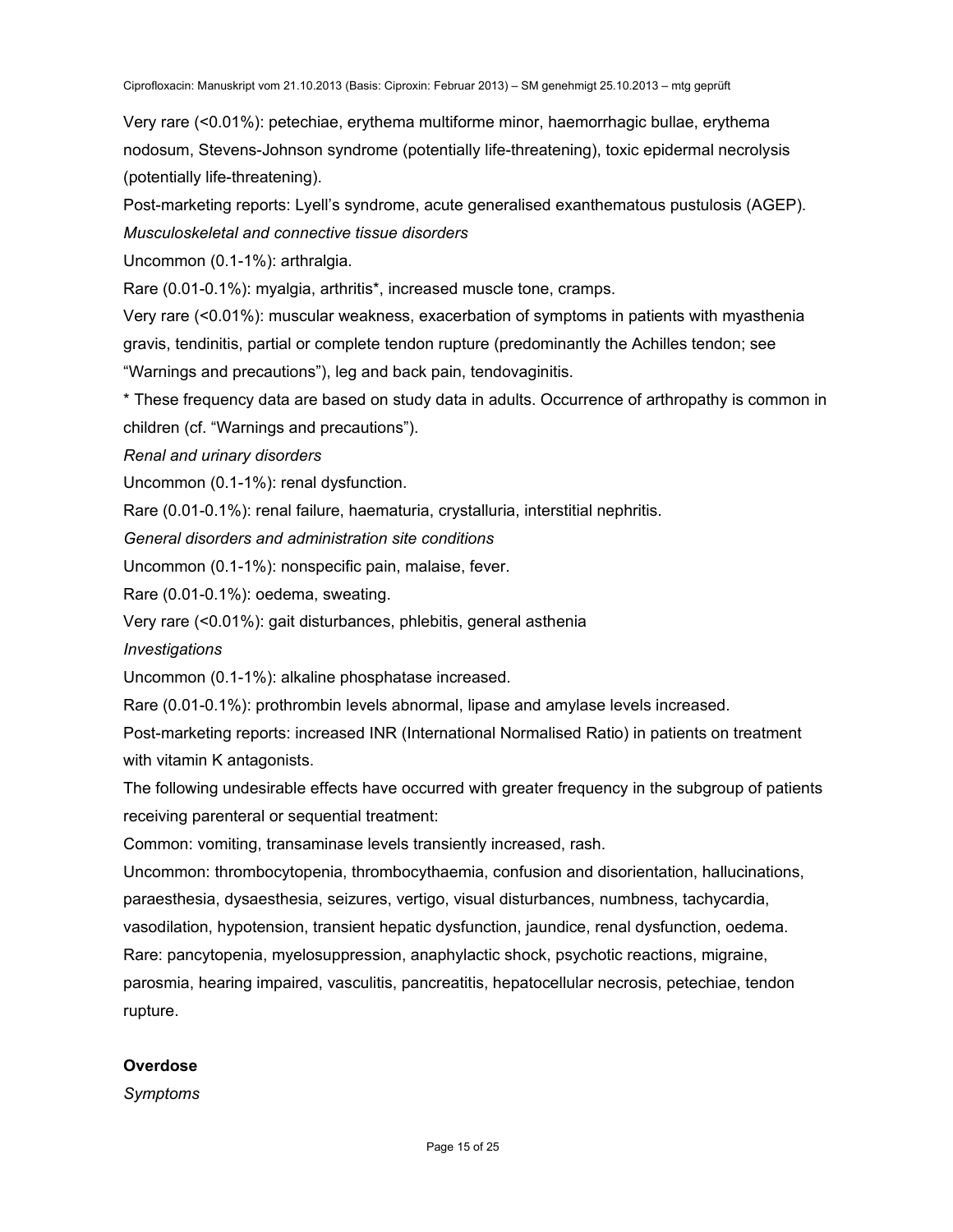In the event of an acute, excessive overdose, reversible renal toxicity has been observed in some cases.

#### *Measures*

Apart from the routine emergency measures, monitoring of renal function and the urinary pH value is recommended, together with acidification, if required, to prevent crystalluria, as well as giving antacids containing calcium or magnesium, which reduce the absorption of ciprofloxacin. Only a small percentage of ciprofloxacin (<10%) is removed from the body by haemodialysis or peritoneal dialysis. Adequate hydration must be ensured to avoid crystalluria.

### **Properties/Effects**

### ATC code: J01MA02

Bactiflox Lactab (Ciprofloxacin) is a synthetic antibiotic from the quinolone group.

### *Mechanism of action*

As a fluoroquinolone antibacterial agent, ciprofloxacin has a bactericidal action resulting from the inhibition of topoisomerase II (DNA gyrase) and topoisomerase IV. Both enzymes are required for bacterial DNA replication, transcription, recombination and repair.

Ciprofloxacin prevents the transcription of information from the chromosome necessary for normal bacterial metabolism. This leads to a rapid decrease in bacterial proliferation capacity.

Furthermore, ciprofloxacin is characterised by the fact that, due to its particular mode of action, there is no general parallel resistance to any other antibiotic apart from the quinolone group. Thus, ciprofloxacin is in part also effective against bacteria that are resistant, for example, to aminoglycosides, penicillins, cephalosporins, tetracyclines and other antibiotics.

### *Resistance*

The development of resistance against ciprofloxacin - as against other quinolones - has been observed in *Staphylococcus* spp. This particularly applies to methicillin-resistant strains of *S. aureus*. Increased resistance has also been described for *Pseudomonas aeruginosa*. A careful analysis of the literature shows that patients at particular risk are those requiring long-term antibiotic therapy, such as in cases of cystic fibrosis or osteomyelitis.

The situation should be regarded as similar for patients at particular risk of infection who require intensive antibiotic therapy for prophylactic or therapeutic reasons (e.g. leukaemia patients undergoing selective suppression of the intestinal flora; polytraumatised or surgical patients requiring longer-term intensive medical measures).

### *Resistance mechanism*

*In vitro* resistance to ciprofloxacin can develop through a stepwise mutation process of DNA gyrase and topoisomerase IV. The degree of resultant cross-resistance between ciprofloxacin and other fluoroquinolones is variable. Single mutations do not usually result in clinical resistance, whereas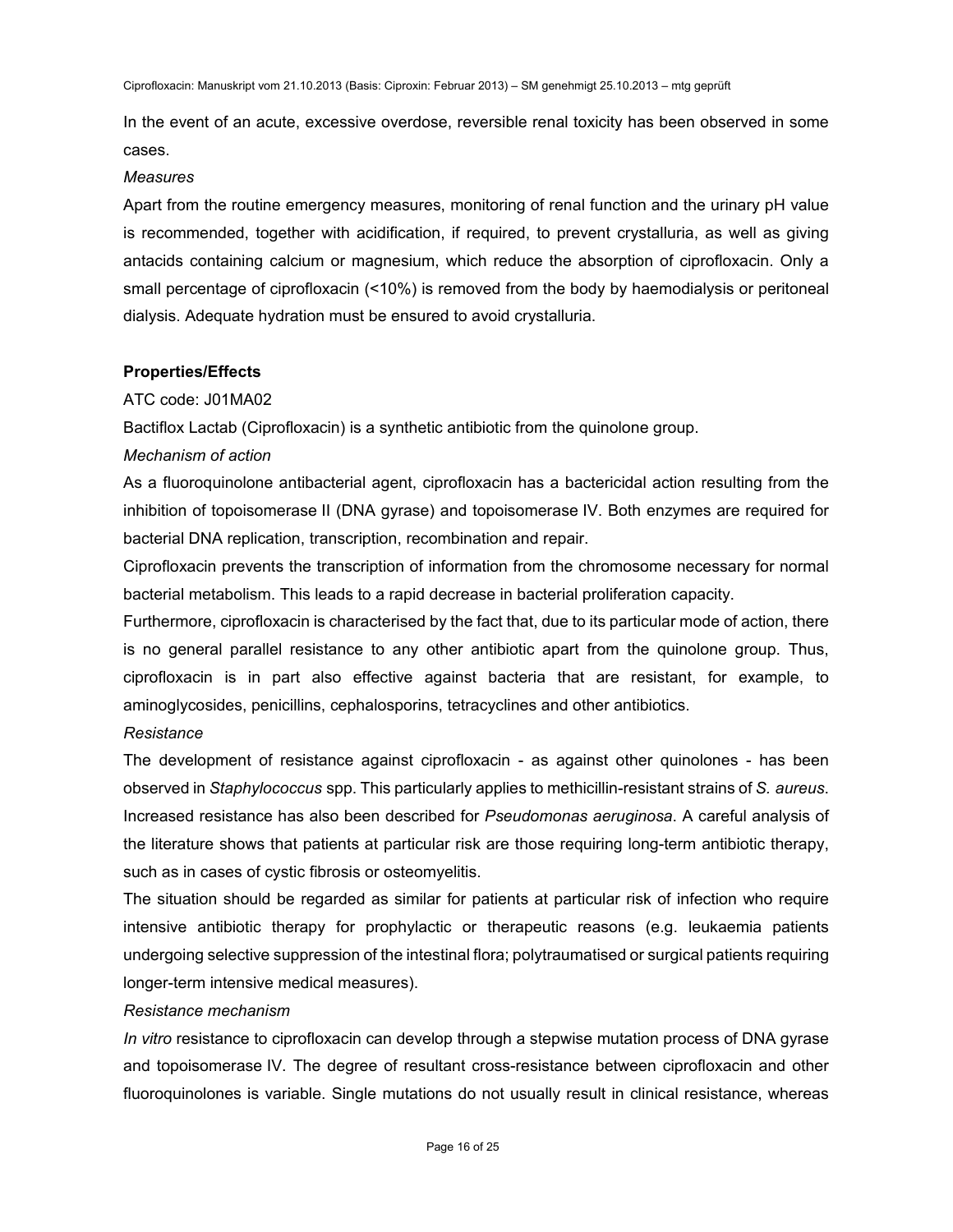multiple mutations generally lead to clinical resistance to many or all active substances within the substance class.

Resistance mechanisms that inactivate other antibiotics, such as permeation barriers (common in *Pseudomonas aeruginosa*) and efflux mechanisms, may affect susceptibility to ciprofloxacin. Plasmid-mediated resistance encoded by qnr-genes has been reported.

Resistance mechanisms that inactivate penicillins, cephalosporins, aminoglycosides, macrolides and tetracyclines do not necessarily reduce the antibacterial efficacy of ciprofloxacin. Organisms resistant to these antibiotics may be susceptible to ciprofloxacin.

In general, the bactericidal concentration (minimal bactericidal concentration, MBC) does not exceed the inhibitory concentration (minimal inhibitory concentration, MIC) by more than a factor of 2.

# *Pharmacodynamics*

# *In vitro susceptibility data*

Breakpoints separate susceptible strains from strains with intermediate susceptibility and the latter from resistant strains:

EUCAST clinical MIC breakpoints [mg/L] or disk diffusion assay values [mm]<sup>1</sup> for ciprofloxacin (version 3.1, www. escmid.org).

|                                  | Susceptible Resistant |          |
|----------------------------------|-----------------------|----------|
| Species                          | [mg/L]                | [mg/L]   |
|                                  | [mm]                  | [mm]     |
| Enterobacteriaceae               | ≤ $0.5$               | >1       |
|                                  | ≥22                   | $19$     |
| Pseudomonas spp.                 | ≤0.5                  | 1>ا      |
|                                  | ≥25                   | $22$     |
| Acinetobacter spp.               | ≤1                    | >1       |
|                                  | ≥21                   | <21      |
| Staphylococcus spp. <sup>2</sup> | ≤1                    | >1       |
|                                  | $\geq 20$             | 20       |
| S. pneumoniae <sup>3</sup>       | ≤0.12                 | $\geq$ 2 |
|                                  | ≥50                   | <18      |
| H. influenzae <sup>4</sup>       | ≤ $0.5$               | >0.5     |
|                                  | ≥26                   | < 26     |
| M. catarrhalis <sup>4</sup>      | ≤ $0.5$               | >0.5     |
|                                  | ≥23                   | < 23     |
| N. gonorrhoeae                   | ≤0.032                | >0.064   |
| N. meningitidis <sup>5</sup>     | ≤0.03                 | >0.06    |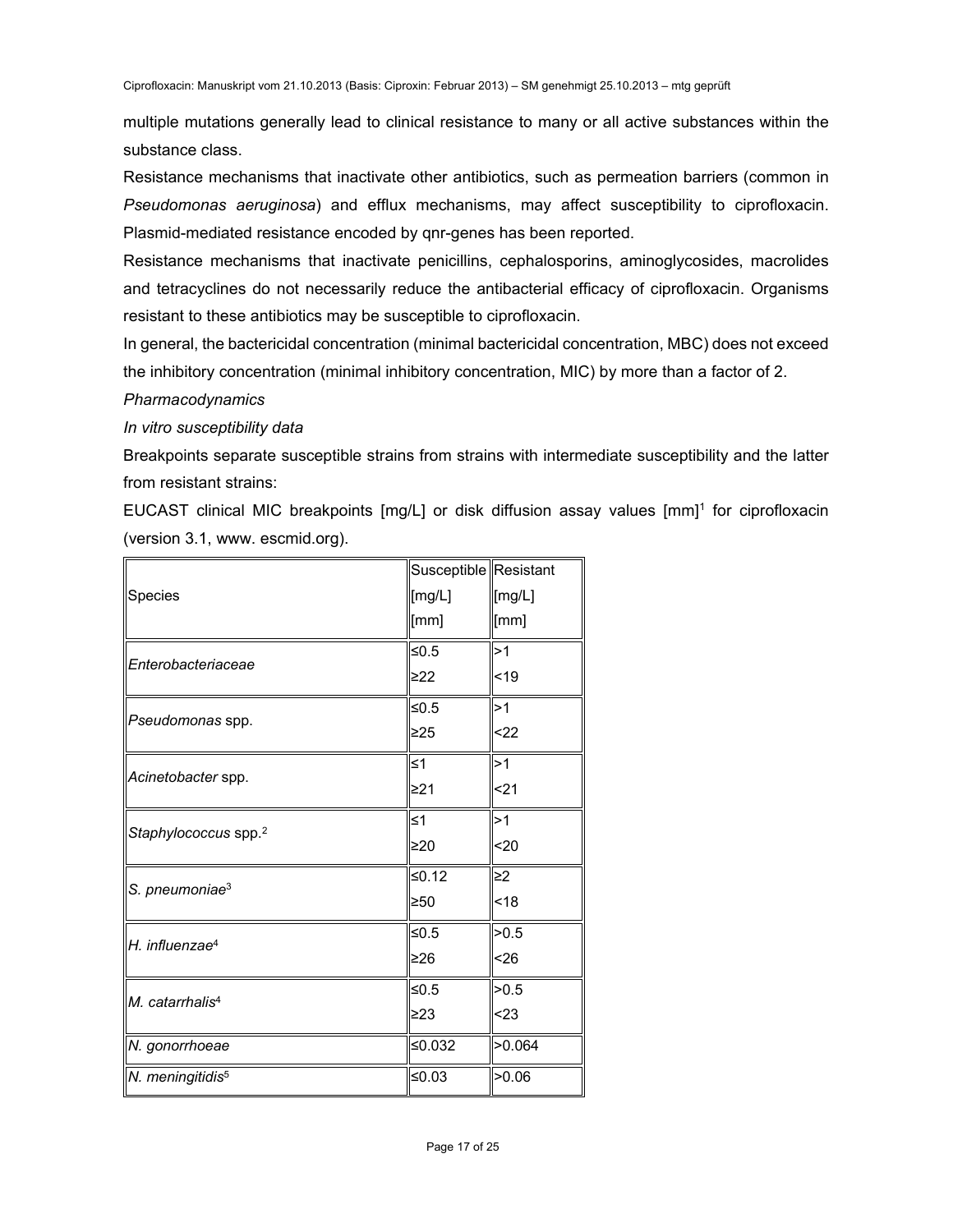Non-species-related breakpoints<sup>6, 7</sup>  $||\leq 0.5$   $||>1$ 

5 µg ciprofloxacin disk

<sup>2</sup>*Staphylococcus* spp. breakpoints for ciprofloxacin relate to high-dose therapy.

3 Wild-type *S. Pneumoniae* is not regarded as susceptible to ciprofloxacin and is therefore classified as intermediate.

4 Strains with an MIC above the S/I breakpoint (S/I: Susceptible/Intermediary) have not or very rarely been described to date. The identification and determination of antimicrobial susceptibility of such isolates must be repeated; if the results are confirmed, the sample should be submitted to a reference laboratory. These strains should be considered resistant until MIC values over the above-mentioned breakpoints are proven to be antimicrobially effective. "Low-level" resistance to fluoroquinolones (ciprofloxacin MIC of 0.125-0.5 mg/L) can sometimes occur in *Haemophilus influenzae*. There is no evidence to suggest that this "low-level" resistance is of any clinical significance in respiratory infections with *H. influenzae*.

<sup>5</sup> Breakpoints apply only to the prophylaxis of diseases caused by meningococci  $6$  "Non-species-related breakpoints" have been determined mainly on the basis of pharmacokinetic/pharmacodynamic data and are independent of the MIC distribution of specific species. They apply only to species that have no species-specific breakpoint and do not apply to species where interpretation criteria are yet to be determined (Gram-negative anaerobes). <sup>7</sup> Breakpoints apply to oral doses of 2× 500 mg (or 2× 250 mg for simple urinary tract infections) up to 2× 750 mg and to parenteral doses from 2× 400 mg to 3× 400 mg.

### *Microbiological susceptibility*

The prevalence of acquired resistance may vary geographically and with time for selected species and local information on resistance is desirable, particularly when treating severe infections. If necessary, expert advice should be sought when the local prevalence of resistance is such that the utility of the agent in at least some types of infections is questionable.

| Commonly susceptible species (in vitro) |
|-----------------------------------------|
| Aerobic Gram-positive micro-organisms   |
| Bacillus anthracis                      |
| Aerobic Gram-negative micro-organisms   |
| Aeromonas spp.                          |
| Brucella spp.                           |
| Citrobacter koseri                      |
| Francisella tularensis                  |
| Haemophilus ducreyi                     |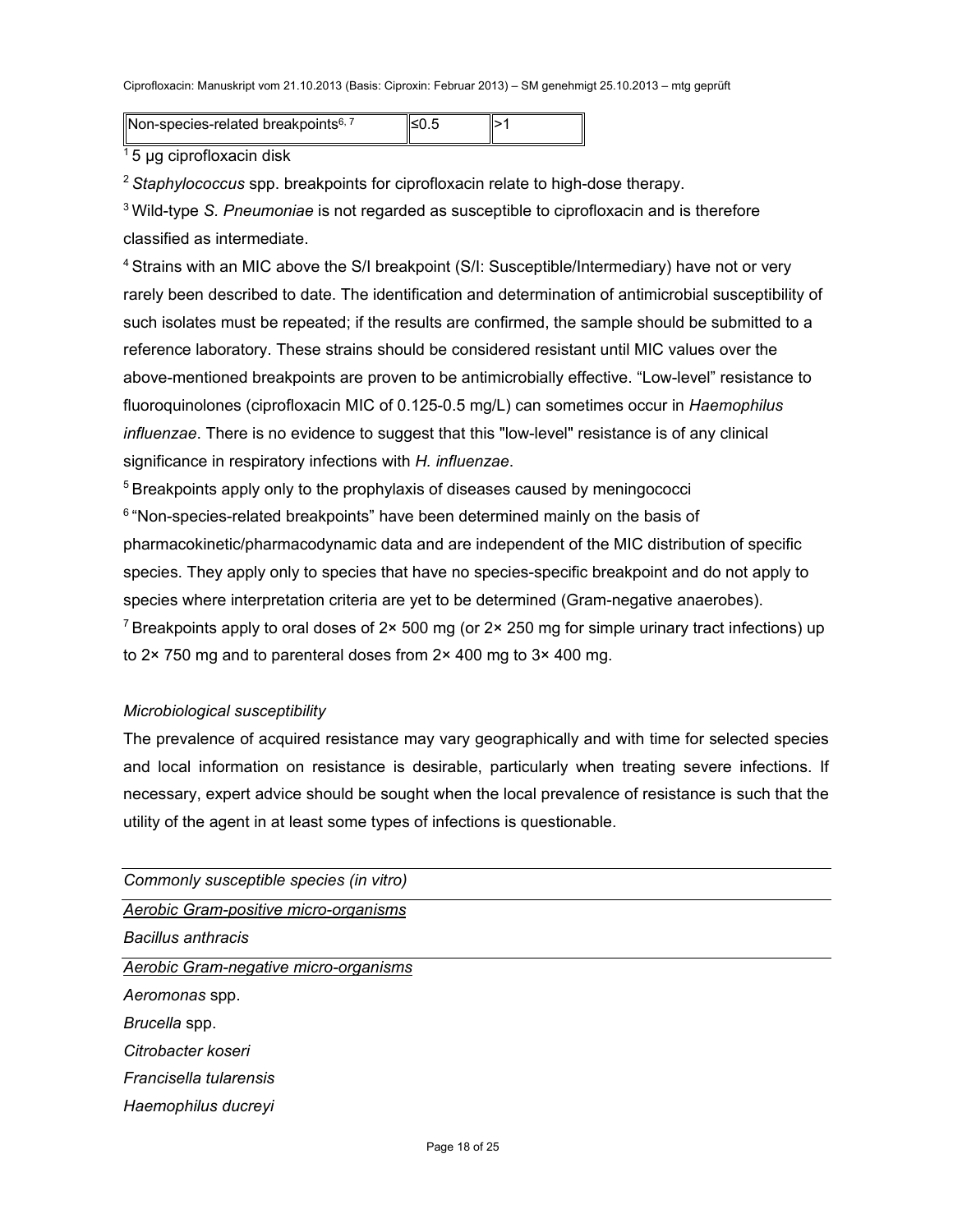*Haemophilus influenzae Legionella* spp. *Moraxella catarrhalis Neisseria meningitidis Pasteurella* spp. *Salmonella* spp. *Shigella* spp. *Vibrio* spp. *Yersinia pestis Anaerobic micro-organisms Mobiluncus Other micro-organisms Chlamydia trachomatis Chlamydia pneumoniae Mycoplasma hominis Mycoplasma pneumoniae Species showing varying susceptibility to ciprofloxacin Acinetobacter baumannii Burkholderia cepacia Campylobacter* spp. *Citrobacter freundii Enterococcus faecalis Enterobacter aerogenes Enterobacter cloacae Escherichia coli Klebsiella pneumoniae Klebsiella oxytoca Morganella morganii Neisseria gonorrhoeae Proteus mirabilis Proteus vulgaris Providencia* spp. *Pseudomonas aeruginosa Pseudomonas fluorescens Serratia marcescens Staphylococcus aureus* (methicillin-sensitive)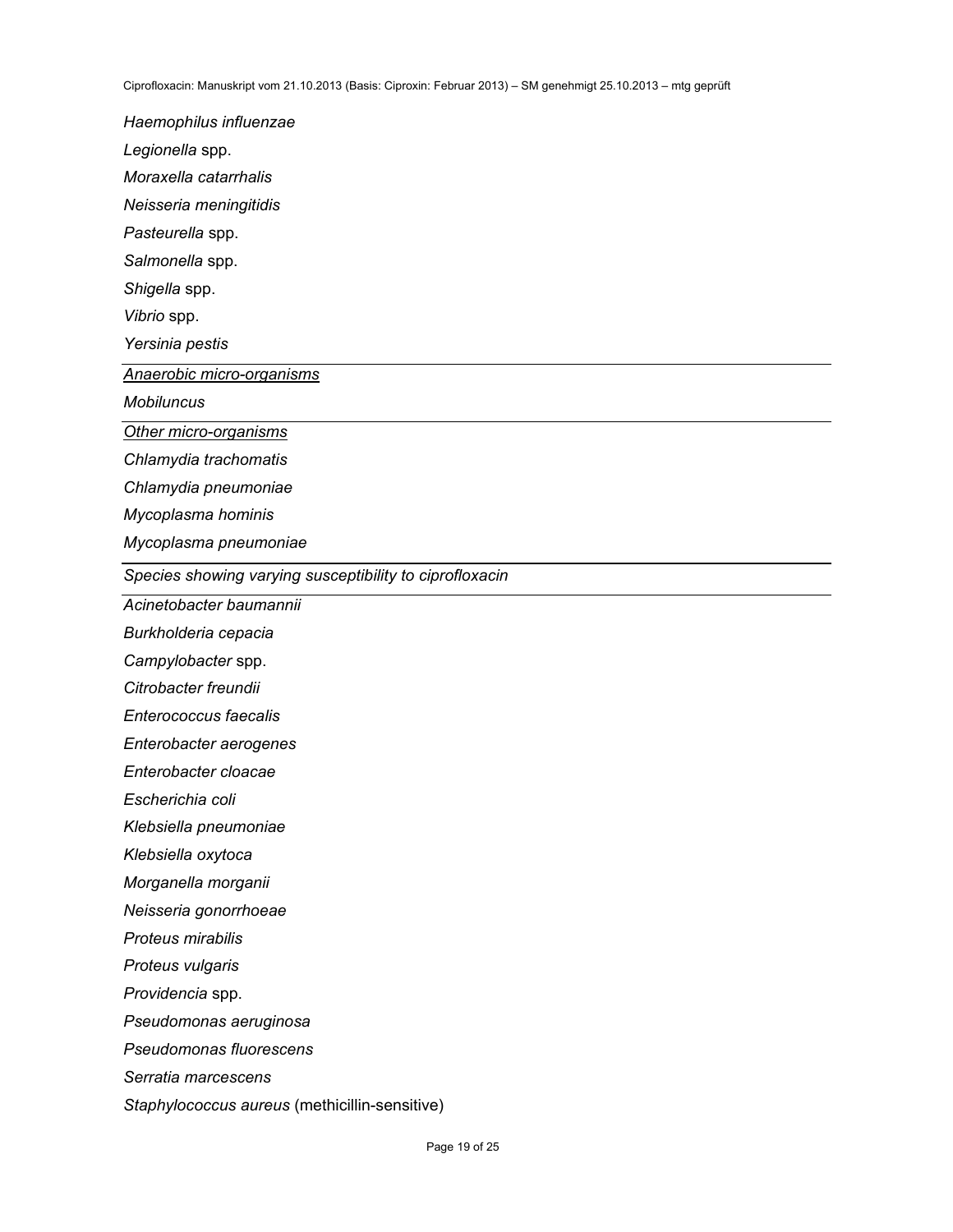*Staphylococcus saprophyticus Streptococcus* spp. *Peptostreptococcus* spp. *Propionibacterium acnes Inherently resistant species Staphylococcus aureus* (methicillin-resistant) *Stenotrophomonas maltophilia Actinomyces Enterococcus faecium Listeria monocytogenes Mycoplasma genitalium Ureaplasma urealyticum*  Anaerobic microorganisms, except *Mobiluncus, Peptostreptococcus, Propionibacterium acnes*

### *Ciprofloxacin in anthrax*

The recommended dose for the treatment of anthrax is based mainly on *in vitro* susceptibility data and data from animal studies, as well as on limited data from humans. A 60-day course of treatment with 500 mg ciprofloxacin twice daily is considered to be effective in preventing infection. The attending physician is requested to follow national and/or international guidelines for the treatment of anthrax.

In adults and children after administration of recommended ciprofloxacin doses, mean plasma levels were reached which were the same or above those measured in rhesus monkeys which had inhaled anthrax spores and were subsequently treated with ciprofloxacin. The difference in the mortality of the animals treated with ciprofloxacin versus the untreated control group was statistically significantly in favour of the treated animals ( $p = 0.001$ ).

The pharmacokinetics of ciprofloxacin in humans has been widely studied (see also section "Pharmacokinetics").

Tolerability data after long-term administration in children, including effects on cartilage tissue, are available only to a very limited extent (see section "Undesirable effects").

In a placebo-controlled study, rhesus monkeys were exposed to an inhaled dose of anthrax spores equivalent, on average, to 11 times higher than the  $LD_{50}$  (about 5.5  $\times$  105, range 5-30 LD<sub>50</sub>). The minimum inhibitory concentration (MIC 90) for the *B. anthracis* strain used had been determined at 0.08 µg/mL. After oral administration of 125 mg ciprofloxacin at 12-hour intervals for 30 days, peak serum levels of 0.98  $\mu$ g/mL to 1.69  $\mu$ g/mL were reached both at  $T_{\text{max}}$  (1 hour after dosing) and at steady state. Mean serum levels 12 hours after ingestion, known as "trough" levels, were between 0.12 and 0.19 µg/mL. Therapy was initiated 24 hours after exposure to anthrax spores. Mortality in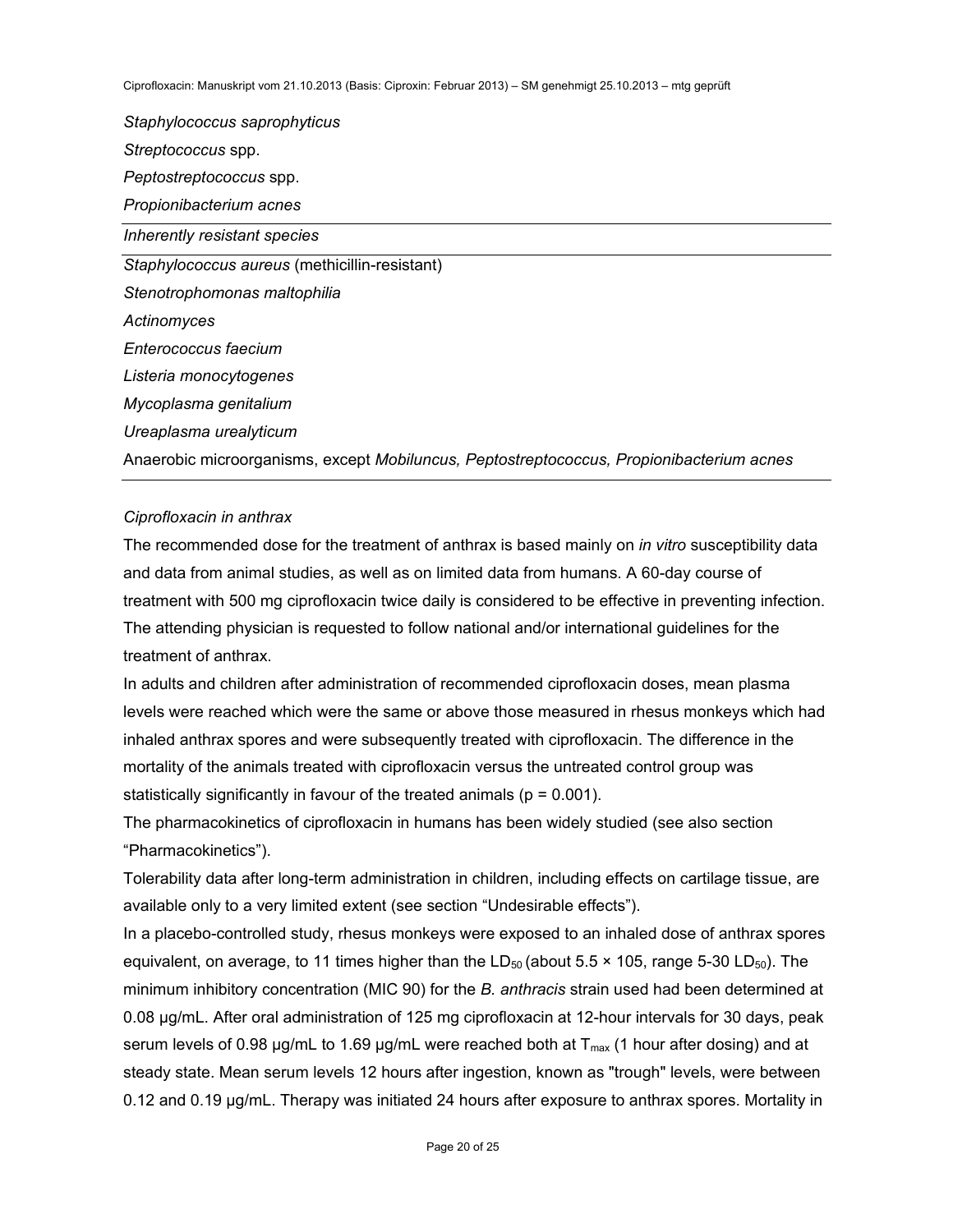the animals treated orally for 30 days with ciprofloxacin was significantly lower (1/9 animals) than in the placebo group (9/10 animals). The difference was highly significant ( $p = 0.001$ ). One of the animals treated with ciprofloxacin died upon completion of the 30-day treatment.

#### **Pharmacokinetics**

In *adults,* peak serum levels of 2.97 µg/mL and 4.56 µg/mL, respectively, were measured at steady state after oral administration of 500 mg ciprofloxacin every 12 hours and after intravenous administration of 400 mg every 12 hours. In both cases, the so-called trough levels were determined, on average, to be 0.2 µg/mL at steady state 12 hours after the last administration. In 10 children aged 6 to 16 years, peak serum concentrations of 8.3 µg/mL were reached after two infusions of 10 mg/kg over 30 minutes at 12-hour intervals; trough concentrations varied between 0.09 and 0.26 µg/mL. Subsequently, the children took ciprofloxacin at a dose of 15 mg/kg. After the first oral dose, mean peak levels of 3.6 µg/mL were measured. Long-term safety data, including data regarding effects on joints and/or surrounding tissue, after ingestion of ciprofloxacin are limited; see also section "Warnings and precautions".

### *Absorption*

After oral administration, ciprofloxacin is rapidly and almost completely absorbed. Due to the firstpass effect, oral bioavailability is 70-80%. Peak concentrations are reached in blood as early as 60-120 minutes after oral ingestion. Single doses of 100-750 mg produce peak serum concentrations between 0.56 and 3.7 mg/L. The peak concentration in serum ( $C_{\text{max}}$ ) and the serum concentration-time curve (AUC) rise with increasing dose.

Concomitant ingestion of ciprofloxacin with milk or dairy products may cause a reduction in bioavailability by up to 30-36%.

### *Distribution*

At infection sites, i.e. in bodily fluids and tissues, ciprofloxacin is present at concentrations several times higher than in serum. For ciprofloxacin, the volume of distribution at steady state is 2-3 L/kg. As the protein binding of ciprofloxacin is low (20-30%) and the substance is present in blood plasma mainly in non-ionised form, virtually the entire amount of the applied dose diffuses freely into the extravascular space. Thus, concentrations in certain bodily fluids and tissues may considerably exceed the corresponding serum levels.

Only low concentrations of ciprofloxacin reach the cerebrospinal fluid; the peak concentration is around 6-10% that of serum.

After oral or intravenous administration, ciprofloxacin concentrations in bile are several times higher than in serum. Also in prostate tissue and prostate fluid, the ciprofloxacin concentration after oral administration is higher than in serum.

### *Metabolism/elimination*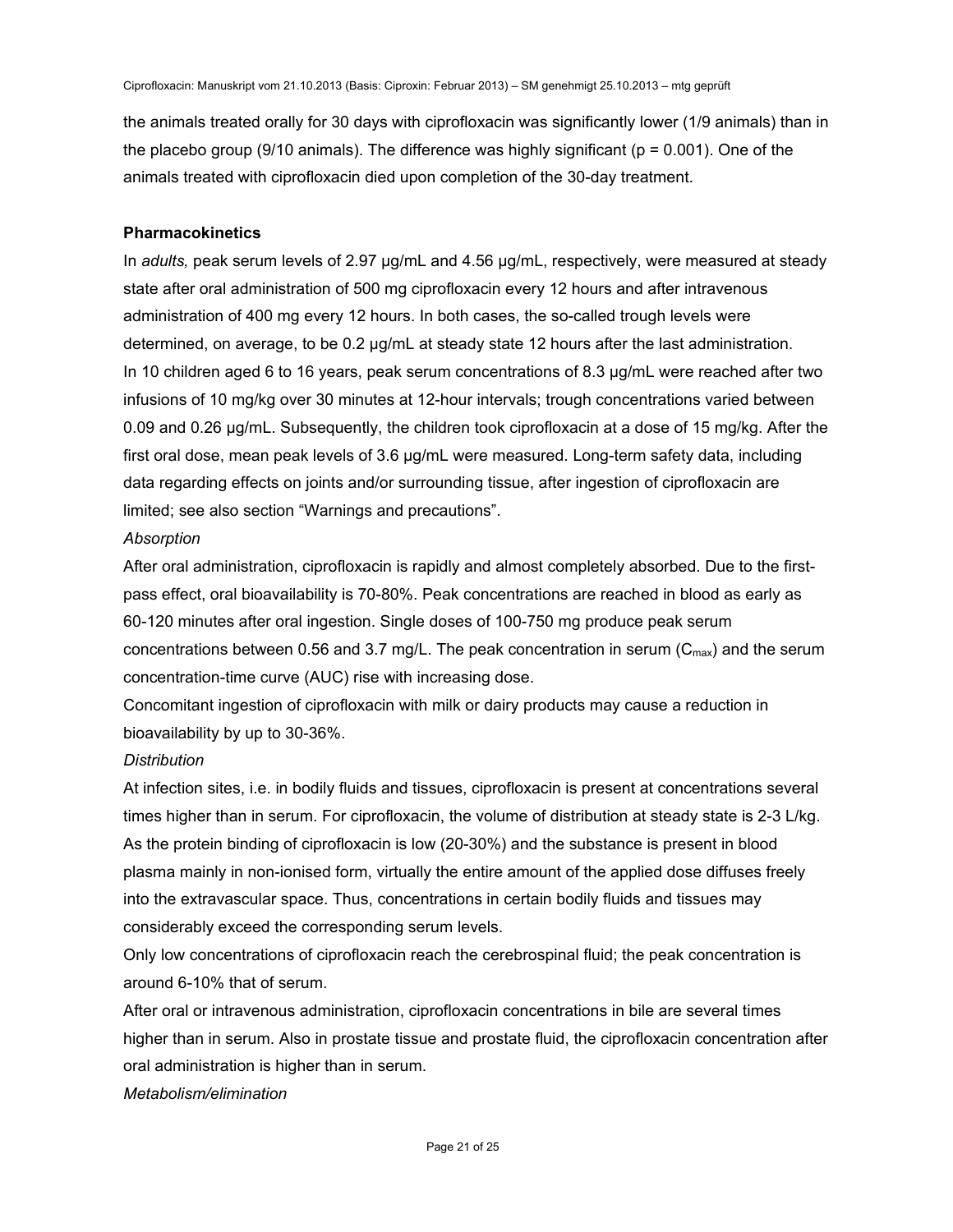The mean serum half-life is approximately 4 hours. Renal excretion after a single oral dose is approximately 56%. After intravenous infusion, 71% of the administered dose is excreted with the urine and a further 17.8% with the faeces. Non-renal excretion of ciprofloxacin mainly takes place by active transintestinal secretion, as well as by metabolism. Approximately 10-20% of a single dose (oral or parenteral) is excreted as metabolites. The amounts of individual metabolites recovered are listed below:

| ∥Excretion (as % of the ciprofloxacin dose) |          |        |                 |        |  |
|---------------------------------------------|----------|--------|-----------------|--------|--|
|                                             | Oral use |        | Intravenous use |        |  |
| Substance                                   | Urine    | Faeces | Urine           | Faeces |  |
| Ciprofloxacin                               | 44.7     | 25.0   | 61.5            | 15.2   |  |
| Desethylenciprofloxacin                     | 1.4      | 0.5    | 1.3             | 0.5    |  |
| ∥Sulphociprofloxacin                        | 3.7      | 5.9    | 2.6             | 1.3    |  |
| Oxociprofloxacin                            | 6.2      | 1.1    | 5.6             | 0.8    |  |
| llTotal                                     | 56.0     | 32.5   | 71.0            | 17.8   |  |

A fourth degradation product (formylciprofloxacin) was found only in a few samples at a rate of less than 0.1%.

Three out of the four ciprofloxacin metabolites show an antibacterial activity comparable or inferior to that of nalidixic acid. The quantitatively smallest metabolite (formylciprofloxacin) is also the most active and its efficacy is largely equivalent to that of norfloxacin.

More than 90% of renal excretion occurs in the first 24 hours. A comparison of the pharmacokinetic parameters of a two-month and three-month intravenous administration did not indicate any accumulation of ciprofloxacin and its metabolites.

*Kinetics of special patient groups* 

*Elderly patients* 

In elderly patients, creatinine clearance should be checked, as the elimination half-life may be prolonged.

*Kinetics in patients with impaired renal function:* 

• Adults:

In cases of impaired renal function (creatinine clearance <20 mL/min), the dose should be halved or the dosing interval doubled.

• Children:

Paediatric patients with a renal function less than 50 mL/min creatinine clearance were excluded from the study in children with complicated urinary tract infections and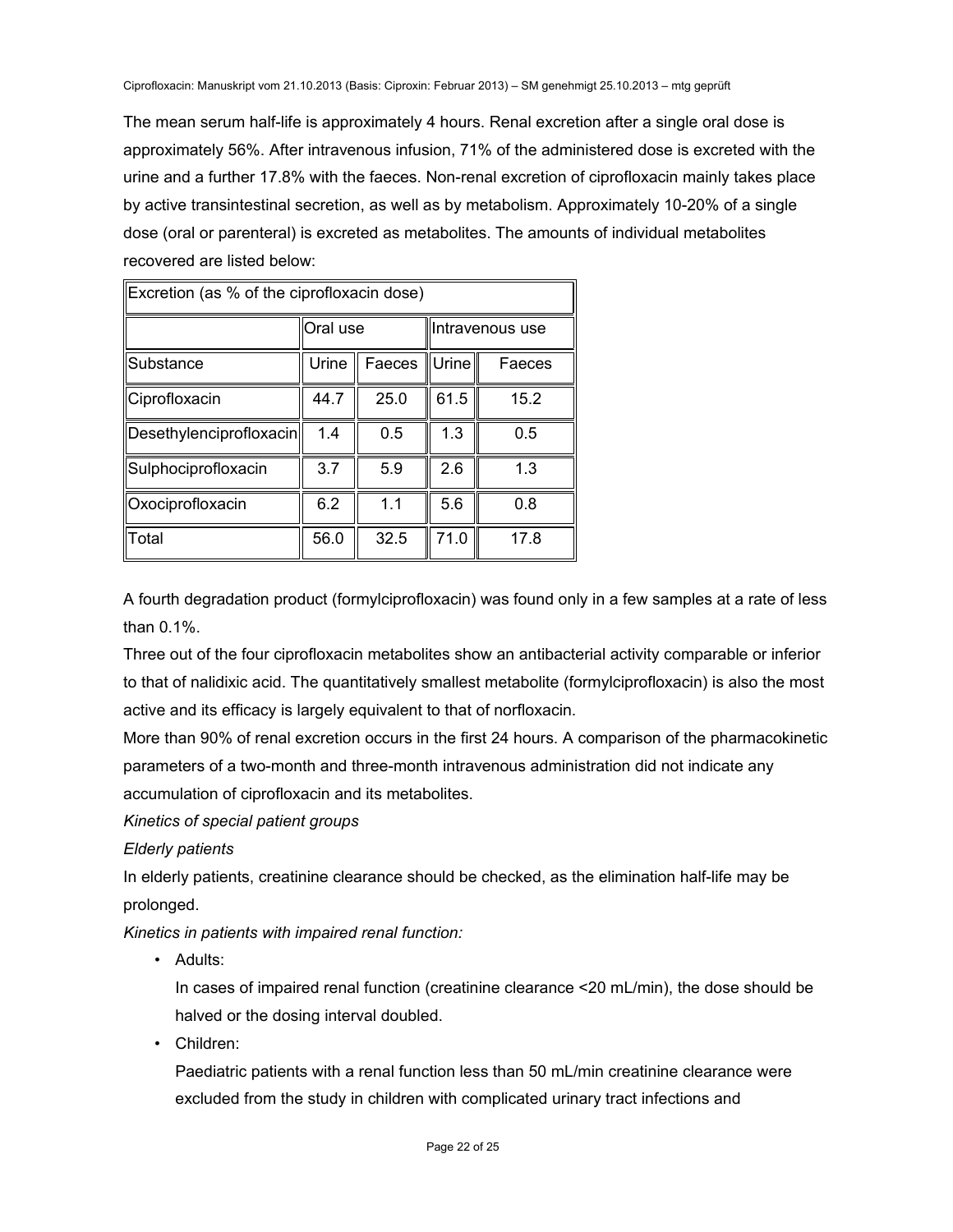pyelonephritis. No data are available on dose adjustments in children with moderate to severe renal insufficiency.

### *Kinetics in patients with impaired hepatic function*:

Due to the low metabolic rate of ciprofloxacin, accumulation is unlikely in patients with impaired liver function.

# *Kinetics in children*:

Only limited data are available on the pharmacokinetics in paediatric patients. In a study with children suffering from cystic fibrosis (above one year of age),  $C_{\text{max}}$  and AUC were not found to be age-dependent. Clearance was higher than in adults (without cystic fibrosis) and the dose used in the study was considerably higher (calculated on an mg/kg basis) than that used in adults. No relevant increase in  $C_{\text{max}}$  and AUC was observed upon multiple dosing (10 mg/kg 3 times daily). After a 1-hour intravenous infusion of 10 mg/kg in 10 children aged less than 1 year with severe sepsis,  $C_{\text{max}}$  was 6.1 mg/L (range 4.6-8.3 mg/L), while in contrast,  $C_{\text{max}}$  was 7.2 mg/L (range 4.7-11.8 mg/L) in children aged 1-5 years. The AUC values in these age groups were 17.4 mg\*h/L (range 11.8-32.0 mg\*h/L) and 16.5 mg\*h/L (range 11.0-23.8 mg\*h/L). These values are within the range established in adults at therapeutic doses. Based on population pharmacokinetic analysis in paediatric patients with various infections, a half-life of around 4-5 hours has been calculated and bioavailability of the oral suspension is about 50 to 80%.

# **Preclinical data**

# *Acute toxicity*

The acute toxicity of ciprofloxacin can be regarded as very low. After intravenous infusion, the  $LD_{50}$  was 125-290 mg/kg and 2,500-5,000 mg/kg upon oral administration, depending on the animal species.

*Chronic toxicity (studies over 6 months) Oral*

Doses up to and including 500 mg/kg and 30 mg/kg were tolerated without damage by rats and monkeys, respectively. On the other hand, changes in the distal renal tubules were observed in some monkeys in the highest dose group (90 mg/kg).

# *Parenteral*

In the highest dose group (20 mg/kg), slightly elevated urea and creatinine concentrations were recorded in monkeys, as well as changes in the distal renal tubules.

# *Carcinogenicity and mutagenicity studies*

In carcinogenicity studies in mice (21 months) and rats (24 months) at doses up to 1,000 mg/kg body weight per day in mice and 125 mg/kg body weight per day in rats (escalation to 250 mg/kg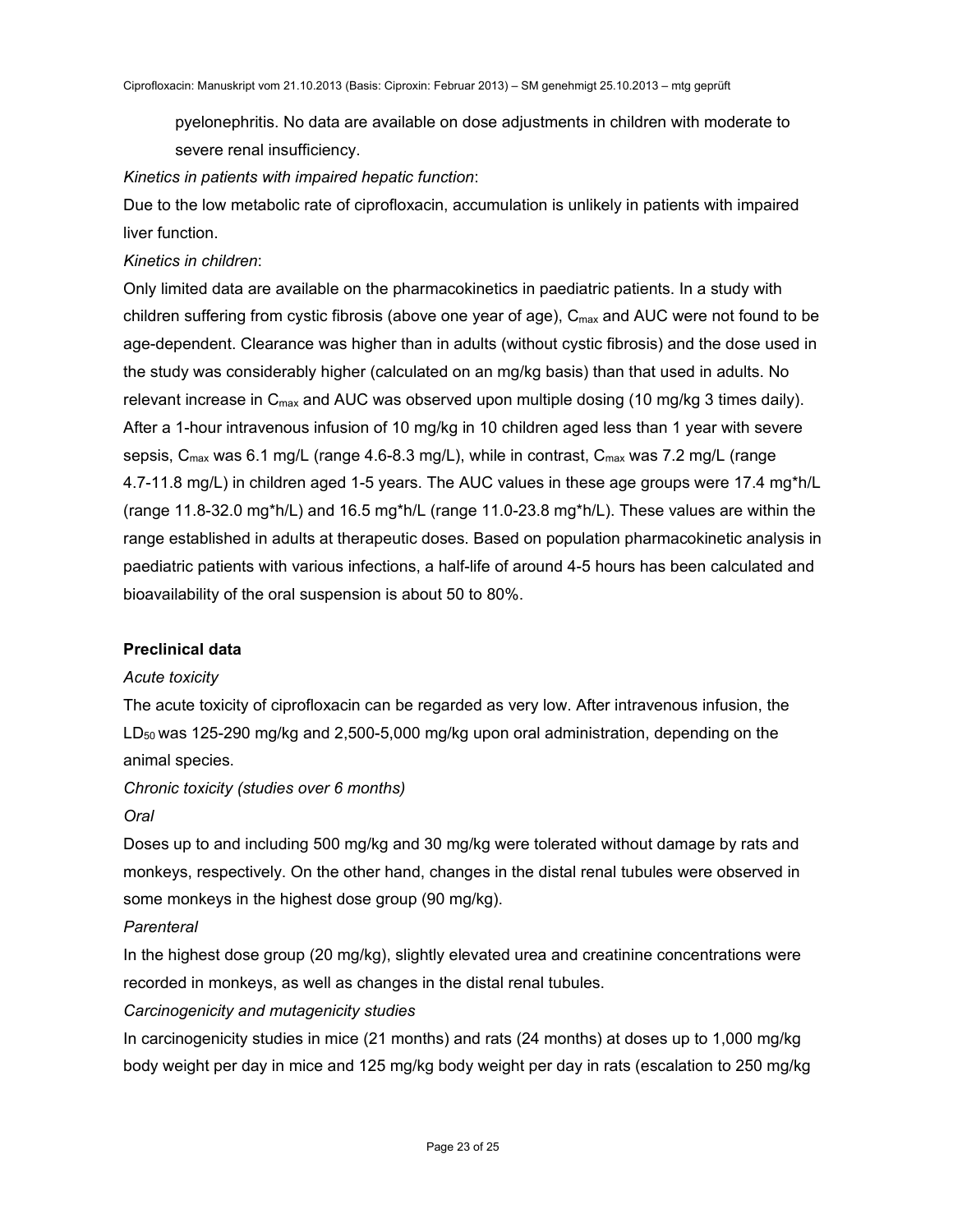body weight per day after 22 weeks), there were no indications of a carcinogenic effect in any dose group.

The results of the *in vitro* and *in vivo* mutagenicity studies revealed no suspicions of any mutagenic effect for ciprofloxacin. This assessment is consistent with the negative results of the carcinogenicity studies on rats and mice.

*Reproductive toxicity studies* 

Ciprofloxacin did not affect fertility performance, intrauterine development and postnatal development in the pups (rats) or fertility performance in the F1 generation. There was no evidence of embryotoxic or teratogenic effects due to ciprofloxacin. There were no effects observed on the peri- and postnatal development of the animals. At the end of the rearing period, no histological damage was detectable at the joints of juvenile animals.

*Specific tolerability studies: Studies on articular tolerability* 

As is known from other gyrase inhibitors, ciprofloxacin causes damage to the large weight-bearing joints of juvenile animals. The extent of the cartilage damage caused is age-, species- and dosedependent; articular damage can be reduced considerably by taking the weight off the joints. Studies with mature animals (rat, dog) found no indications of any cartilage lesions.

In a study with young beagle dogs after two weeks of treatment at doses 1.3 to 3.5 times higher than the therapeutic dose, ciprofloxacin caused severe articular damage which was still being found even 5 months later.

# **Further remarks**

# *Influence on diagnostic methods*

The *in vitro* activity of ciprofloxacin against *Mycobacterium tuberculosis* might lead to false-negative bacteriological results in samples from patients currently taking ciprofloxacin.

# *Shelf life*

This medicinal product may only be used up to the date marked with "EXP" on the container. *Special storage conditions* 

Do not store above 30°C. Keep out of the reach of children.

# **Presentation**

Bactiflox 250 Lactab: Packs of 10 and 20 (A) Bactiflox 500 Lactab: Packs of 10 and 20 (A) Bactiflox 750 Lactab: Packs of 20 (A)

# **Marketing authorisation holder**

Acino Pharma AG, Liesberg.